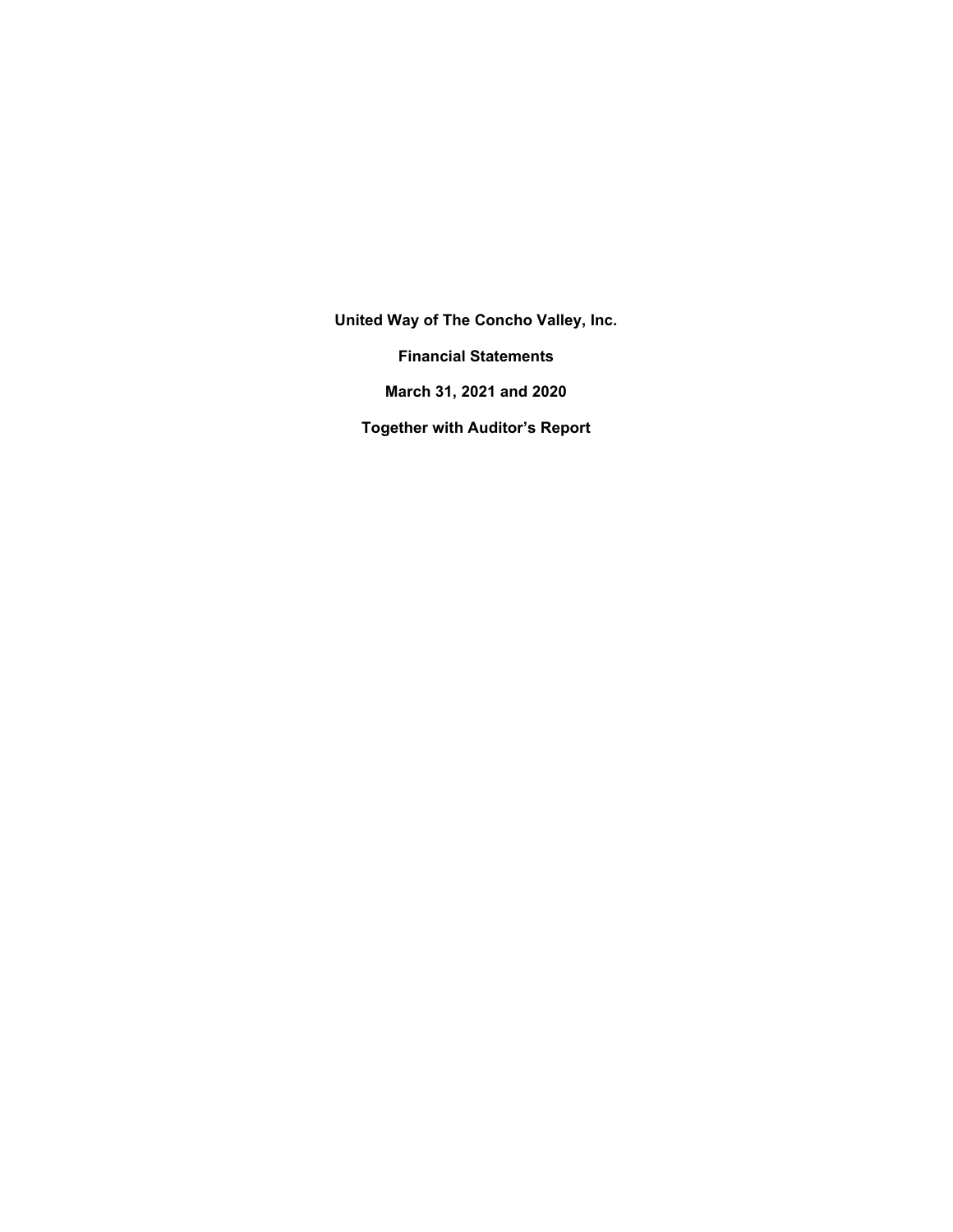# **UNITED WAY OF THE CONCHO VALLEY, INC. March 31, 2021 and 2020**

# **TABLE OF CONTENTS**

# **Page**

| Independent Auditor's Report                       |         |
|----------------------------------------------------|---------|
| <b>Statements of Financial Position</b>            | 3       |
| Statements of Activities and Changes in Net Assets | $4 - 5$ |
| <b>Statements of Functional Expenses</b>           | 6       |
| <b>Statements of Cash Flows</b>                    |         |
| Notes to the Financial Statements                  | 8-18    |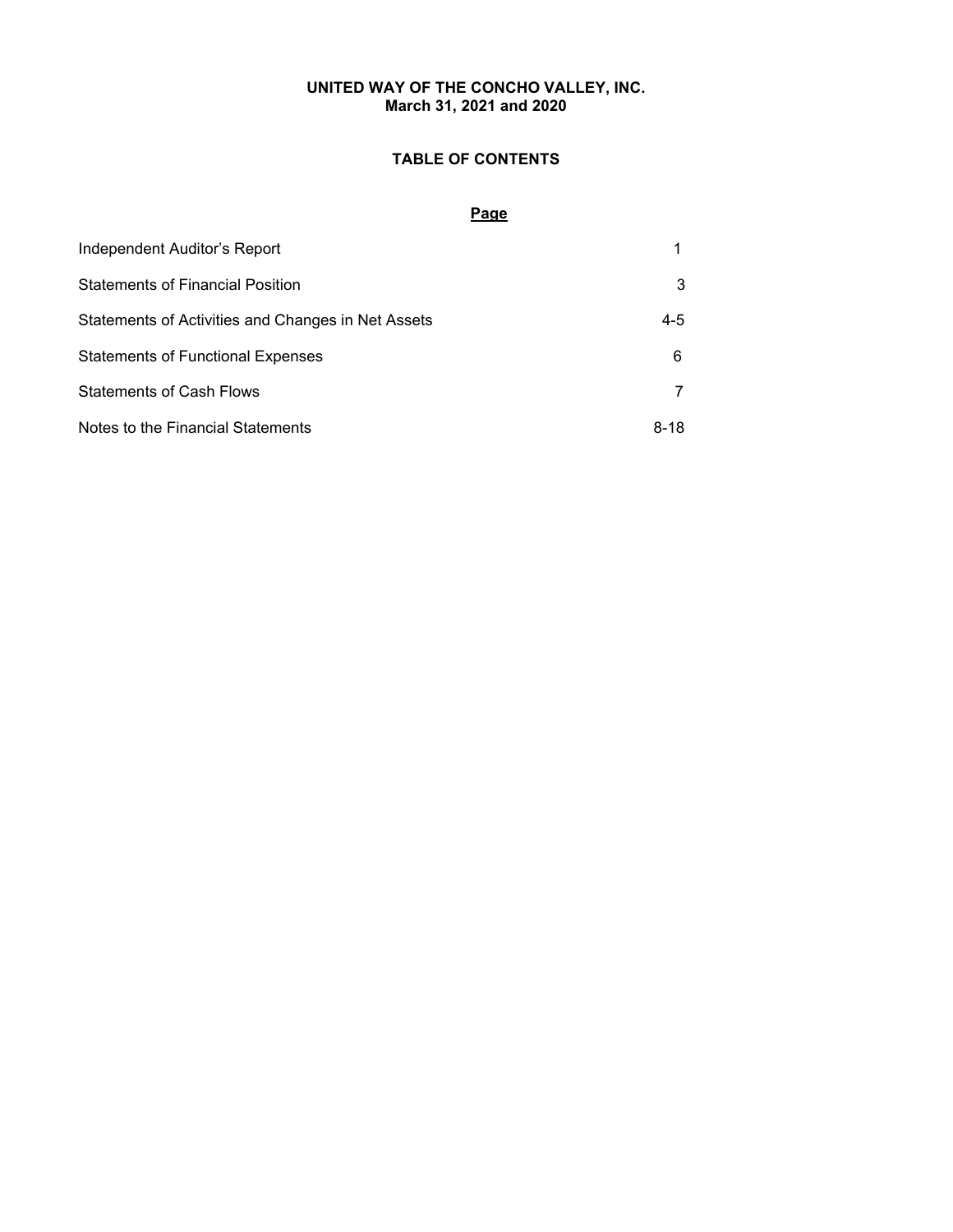

# **INDEPENDENT AUDITOR'S REPORT**

To the Board of Directors of the United Way of the Concho Valley, Inc. San Angelo, Texas

# **Opinion**

We have audited the accompanying financial statements of United Way of the Concho Valley, Inc. (the United Way), (a nonprofit organization) which comprise the statement of financial position as of March 31, 2021, and the related statements of activities and changes in net assets, functional expenses, and cash flows for the year then ended, and the related notes to the financial statements.

In our opinion, the financial statements referred to above present fairly, in all material respects, the financial position of United Way of the Concho Valley, Inc. as of March 31, 2021, and the changes in its net assets and its cash flows for the year then ended in accordance with accounting principles generally accepted in the United States of America.

# **Basis for Opinion**

We conducted our audit in accordance with auditing standards generally accepted in the United States on America. Our responsibilities under those standards are further described in the Auditor's Responsibilities for the Audit of the Financial Statements section of our report. We are required to be independent of United Way of the Concho Valley, Inc. and to meet our other ethical responsibilities in accordance with the relevant ethical requirements relating to our audit. We believe that the audit evidence we have obtained is sufficient and appropriate to provide a basis for our audit opinion.

# **Responsibilities of Management for the Financial Statements**

Management is responsible for the preparation and fair presentation of the financial statements in accordance with accounting principles generally accepted in the United States of America, and for the design, implementation, and maintenance of internal control relevant to the preparation and fair presentation of financial statements that are free from material misstatement, whether due to fraud or error.

In preparing the financial statements, management is required to evaluate whether there are conditions or events, considered in the aggregate, that raise substantial doubt about United Way of the Concho Valley, Inc.'s ability to continue as a going concern within one year after the date that the financial statements are available to be issued.

# **Auditor's Responsibilities for the Audit of the Financial Statements**

Our objectives are to obtain reasonable assurance about whether the financial statements as a whole are free of material misstatement, whether due to fraud or error, and to issue an auditor's report that includes our opinion. Reasonable assurance is a high level of assurance but is not absolute assurance and therefore is not a guarantee that an audit conducted in accordance with generally accepted auditing standards will always detect a material misstatement when it exists. The risk of not detecting a material misstatement resulting from fraud is higher than for one resulting from error, as fraud may involve collusion, forgery, intentional omissions, misrepresentations, or the override of internal control. Misstatements, including omissions, are considered material if there is a substantial likelihood that, individually or in the aggregate, they would influence the judgement made by a reasonable user based on the financial statements.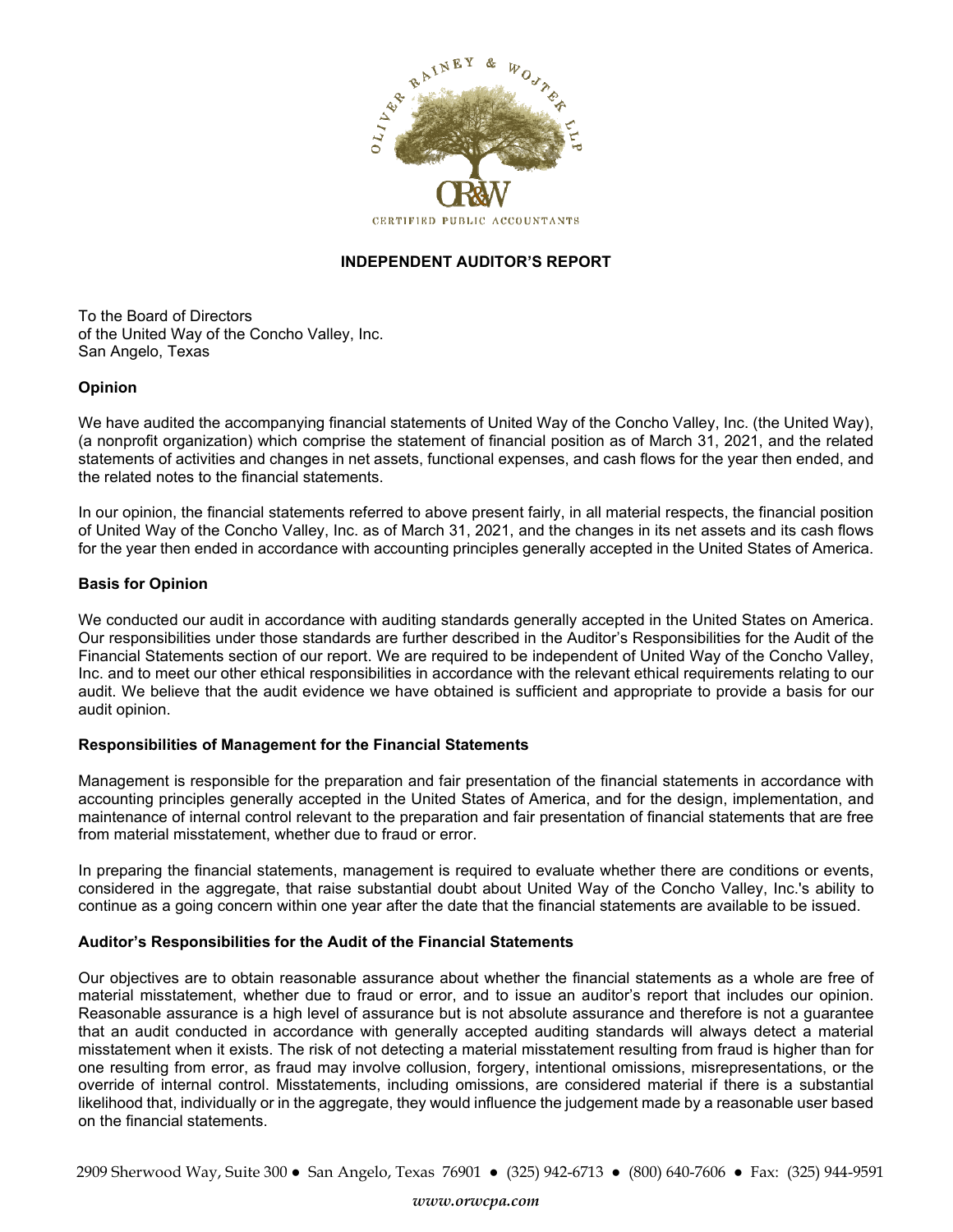In performing an audit in accordance with generally accepted auditing standards, we:

- Exercise professional judgement and maintain professional skepticism throughout the audit.
- Identify and assess the risks of material misstatement of the financial statements, whether due to fraud or error, and design and perform audit procedures responsive to those risks. Such procedures include examining, on a test basis, evidence regarding the amounts and disclosures in the financial statements.
- Obtain an understanding of internal control relevant to the audit in order to design audit procedures that are appropriate in the circumstances, but not for the purpose of expressing an opinion on the effectiveness of United Way of the Concho Valley's internal control. Accordingly, no such opinion is expressed.
- Evaluate the appropriateness of accounting policies used and the reasonableness of significant accounting estimates made by management, as well as evaluate the overall presentation of the financial statements.
- Conclude whether, in our judgement, there are conditions or events, considered in the aggregate, that raise substantial doubt about United Way of the Concho Valley's ability to continue as a going concern for a reasonable period of time.

We are required to communicate with those charged with governance regarding, among other matters, the planned scope and timing of the audit, significant audit findings, and certain internal control related matters that we identified during the audit.

# **Report on Summarized Comparative Information**

We have previously audited the United Way of the Concho Valley's 2020 financial statements, and we expressed an unmodified audit opinion on those audited financial statements in our report dated July 2, 2020. In our opinion, the summarized comparative information presented herein as of and for the year ended March 31, 2020, is consistent, in all material respects, with the audited financial statements from which it has been derived.

# *Oliver, Rainey & Wojtek, LLP*

July 12, 2021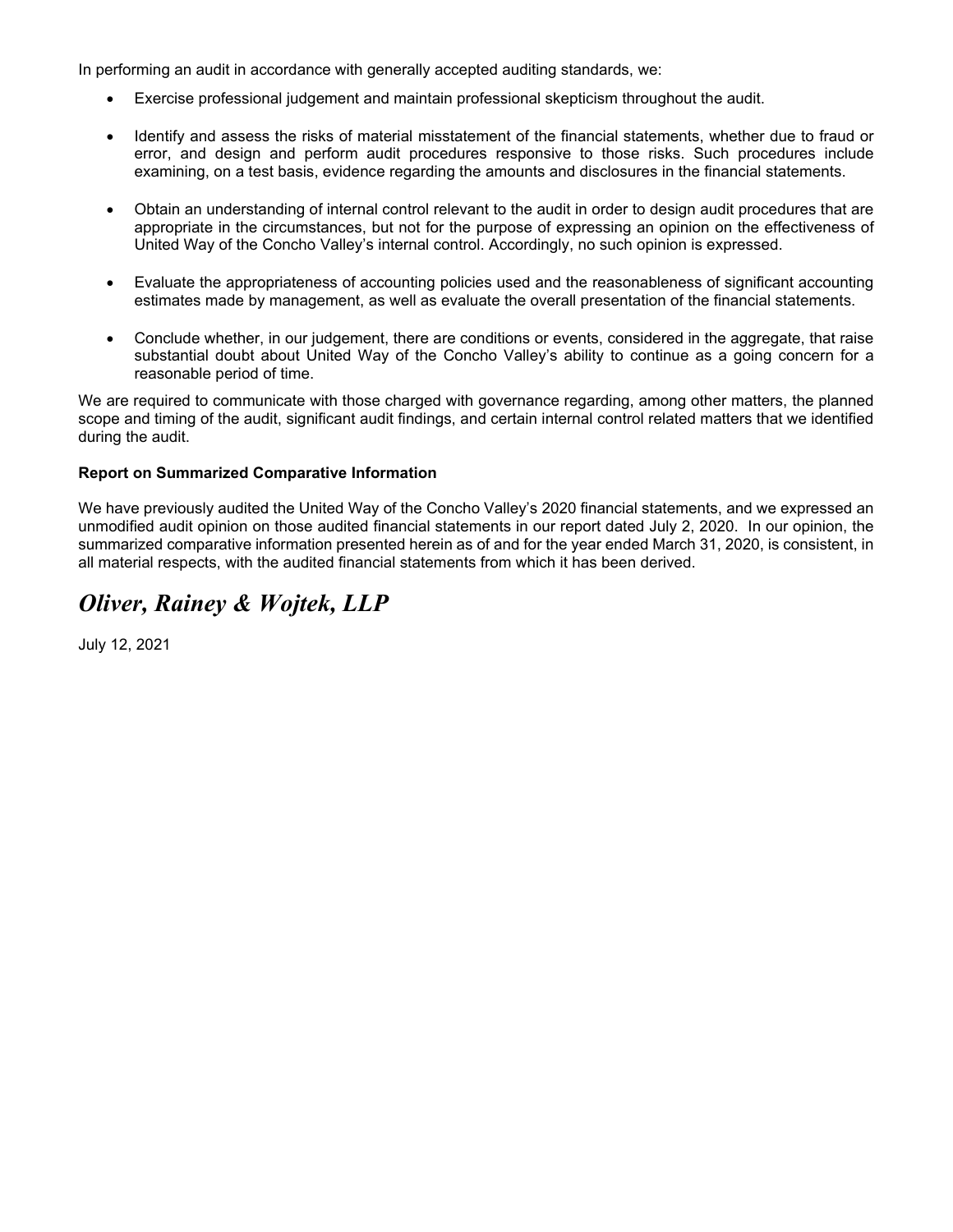# **UNITED WAY OF THE CONCHO VALLEY, INC. STATEMENTS OF FINANCIAL POSITION March 31, 2021 and 2020**

# **ASSETS**

|                                                           | 2021            | 2020              |
|-----------------------------------------------------------|-----------------|-------------------|
| <b>Current Assets</b>                                     |                 |                   |
| Cash                                                      | \$<br>458,420   | \$<br>377,802     |
| <b>Restricted Cash</b>                                    | 16,872          | 21,040            |
| Investments - Other                                       | 699,854         | 697,395           |
| Pledges Receivable - Net<br><b>Grant Receivables</b>      | 337,810         | 418,758<br>10,000 |
| <b>Other Receivables</b>                                  | 2,513           | 3,404             |
| <b>Prepaid Expenses</b>                                   | 2,667           | 6,437             |
| <b>Total Current Assets</b>                               | 1,518,136       | 1,534,836         |
| <b>Endowment Assets</b>                                   |                 |                   |
| Investments                                               | 2,235,390       | 1,693,403         |
| Cash Surrender Value of Life Insurance                    | 29,339          | 28,325            |
| <b>Total Endowment Assets</b>                             | 2,264,729       | 1,721,728         |
| <b>Property and Equipment - Net</b>                       | 54,792          | 48,127            |
| <b>TOTAL ASSETS</b>                                       | \$<br>3,837,657 | \$<br>3,304,691   |
| <b>LIABILITIES AND NET ASSETS</b>                         |                 |                   |
|                                                           |                 |                   |
| <b>Current Liabilities</b>                                |                 |                   |
| <b>Accounts Payable</b>                                   | \$<br>8,674     | \$<br>13,377      |
| <b>Designations Payable</b><br><b>Accrued Liabilities</b> | 56,481<br>4,275 | 56,032<br>2,596   |
| Deferred Revenue                                          | 811             | 11,390            |
| <b>Total Current Liabilities</b>                          | 70,241          | 83,395            |
| <b>Net Assets</b>                                         |                 |                   |
| <b>Without Donor Restrictions</b>                         |                 |                   |
| Undesignated                                              | 611,362         | 580,834           |
| <b>Board Designated</b>                                   | 2,189,390       | 1,647,403         |
| <b>Building Reserve</b>                                   | 1,000           | 1,000             |
| Property and Equipment                                    | 54,792          | 48,127            |
| <b>Total Without Donor Restrictions</b>                   | 2,856,544       | 2,277,364         |
| <b>With Donor Restrictions</b>                            |                 |                   |
| Restricted by purpose or time                             | 864,872         | 897,932           |
| Restricted in perpetuity                                  | 46,000          | 46,000            |
| <b>Total With Donor Restrictions</b>                      | 910,872         | 943,932           |
| <b>Total Net Assets</b>                                   | 3,767,416       | 3,221,296         |
| <b>TOTAL LIABILITIES AND NET ASSETS</b>                   | \$<br>3,837,657 | \$<br>3,304,691   |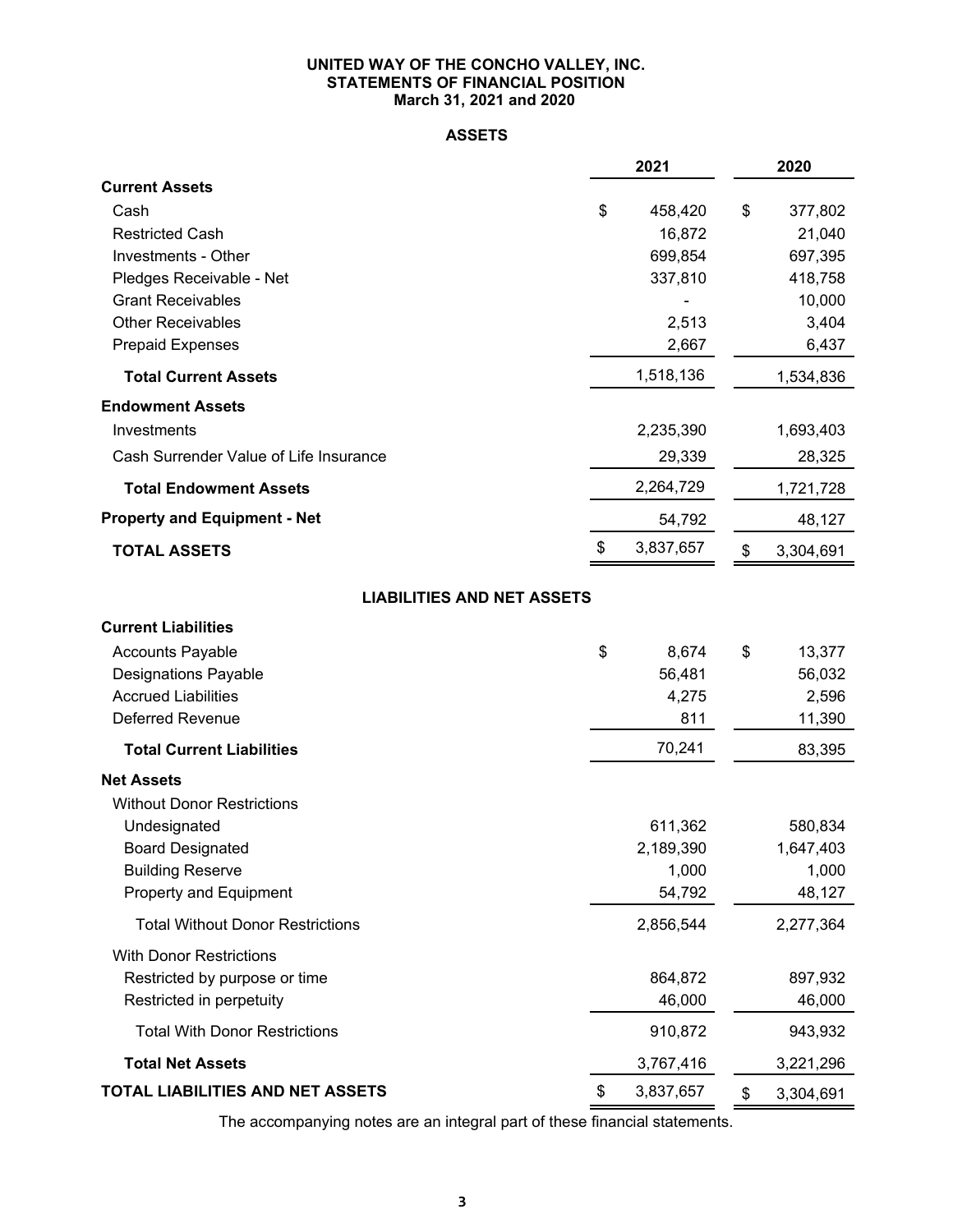# **UNITED WAY OF THE CONCHO VALLEY, INC. STATEMENTS OF ACTIVITIES AND CHANGES IN NET ASSETS For the Years Ended March 31, 2021 and 2020**

|                                                          | March 31, 2021                              |                   |    |                                          |    | March 31, 2020    |                                             |                                          |               |
|----------------------------------------------------------|---------------------------------------------|-------------------|----|------------------------------------------|----|-------------------|---------------------------------------------|------------------------------------------|---------------|
|                                                          | <b>Without Donor</b><br><b>Restrictions</b> |                   |    | <b>With Donor</b><br><b>Restrictions</b> |    | <b>Total</b>      | <b>Without Donor</b><br><b>Restrictions</b> | <b>With Donor</b><br><b>Restrictions</b> | <b>Total</b>  |
| <b>Support and Revenue</b>                               |                                             |                   |    |                                          |    |                   |                                             |                                          |               |
| Gross Campaign Result - Current                          | \$                                          |                   | \$ | 961,499                                  | \$ | 961,499           | \$                                          | \$<br>992,449                            | \$<br>992,449 |
| Less Donor Designations                                  |                                             |                   |    | (53,968)                                 |    | (53,968)          |                                             | (56, 032)                                | (56, 032)     |
| Less Provision for Uncollectible                         |                                             |                   |    | (59, 531)                                |    | (59, 531)         |                                             | (59, 525)                                | (59, 525)     |
| Net Campaign Revenue- Current                            |                                             |                   |    | 848,000                                  |    | 848,000           |                                             | 876,892                                  | 876,892       |
| Gross Campaign Results - Prior                           |                                             | 992,449           |    | (992, 449)                               |    |                   | 1,037,773                                   | (1,037,773)                              |               |
| Less Donor Designations                                  |                                             | (56, 032)         |    | 56,032                                   |    |                   | (66, 341)                                   | 66,341                                   |               |
| Less Provision for Uncollectible                         |                                             | (43, 742)         |    | 59,525                                   |    | 15,783            | (24, 396)                                   | 56,026                                   | 31,630        |
| Net Campaign Revenue - Prior                             |                                             | 892,675           |    | (876, 892)                               |    | 15,783            | 947,036                                     | (915, 406)                               | 31,630        |
|                                                          |                                             |                   |    |                                          |    | 1,500             | 1,658                                       |                                          |               |
| <b>Campaign Sponsorships</b><br><b>Grant Income</b>      |                                             | 1,500             |    |                                          |    | 132,663           |                                             | 3,942<br>10,000                          | 5,600         |
|                                                          |                                             | 119,568           |    | 13,095                                   |    |                   |                                             |                                          | 10,000        |
| <b>Fundraising Revenue</b><br><b>Other Contributions</b> |                                             | 33,483<br>6,458   |    |                                          |    | 33,483<br>6,458   | 11,322                                      | 3,777                                    | 15,099        |
| <b>Gift in Kind Revenue</b>                              |                                             |                   |    |                                          |    |                   | 196,645                                     |                                          |               |
|                                                          |                                             | 222,010<br>29,765 |    |                                          |    | 222,010<br>29,765 | 62,070                                      |                                          | 196,645       |
| Investment Income - Net                                  |                                             |                   |    |                                          |    |                   | 27,073                                      |                                          | 62,070        |
| <b>Realized Gain on Investments</b>                      |                                             | 294,477           |    |                                          |    | 294,477           |                                             |                                          | 27,073        |
| Unrealized Gain (Loss)                                   |                                             |                   |    |                                          |    |                   |                                             |                                          |               |
| on Investments                                           |                                             | 333,712           |    |                                          |    | 333,712           | (321, 729)                                  |                                          | (321, 729)    |
| Increase in Cash Surrender                               |                                             |                   |    |                                          |    |                   |                                             |                                          |               |
| Value of Life Insurance                                  |                                             | 1,014             |    |                                          |    | 1,014             | 986                                         |                                          | 986           |
| Gain on Extinguishment of Debt                           |                                             | 18,613            |    |                                          |    | 18,613            |                                             |                                          |               |
| Miscellaneous Income                                     |                                             | 2,070             |    |                                          |    | 2,070             | 91                                          |                                          | 91            |
| <b>Assets Released from Restrictions</b>                 |                                             | 17,263            |    | (17, 263)                                |    |                   | 13,695                                      | (13, 695)                                |               |
| <b>TOTAL SUPPORT AND REVENUE</b>                         | \$                                          | 1,972,608         | \$ | (33,060)                                 | \$ | 1,939,548         | \$<br>938,847                               | \$<br>(34, 490)                          | \$<br>904,357 |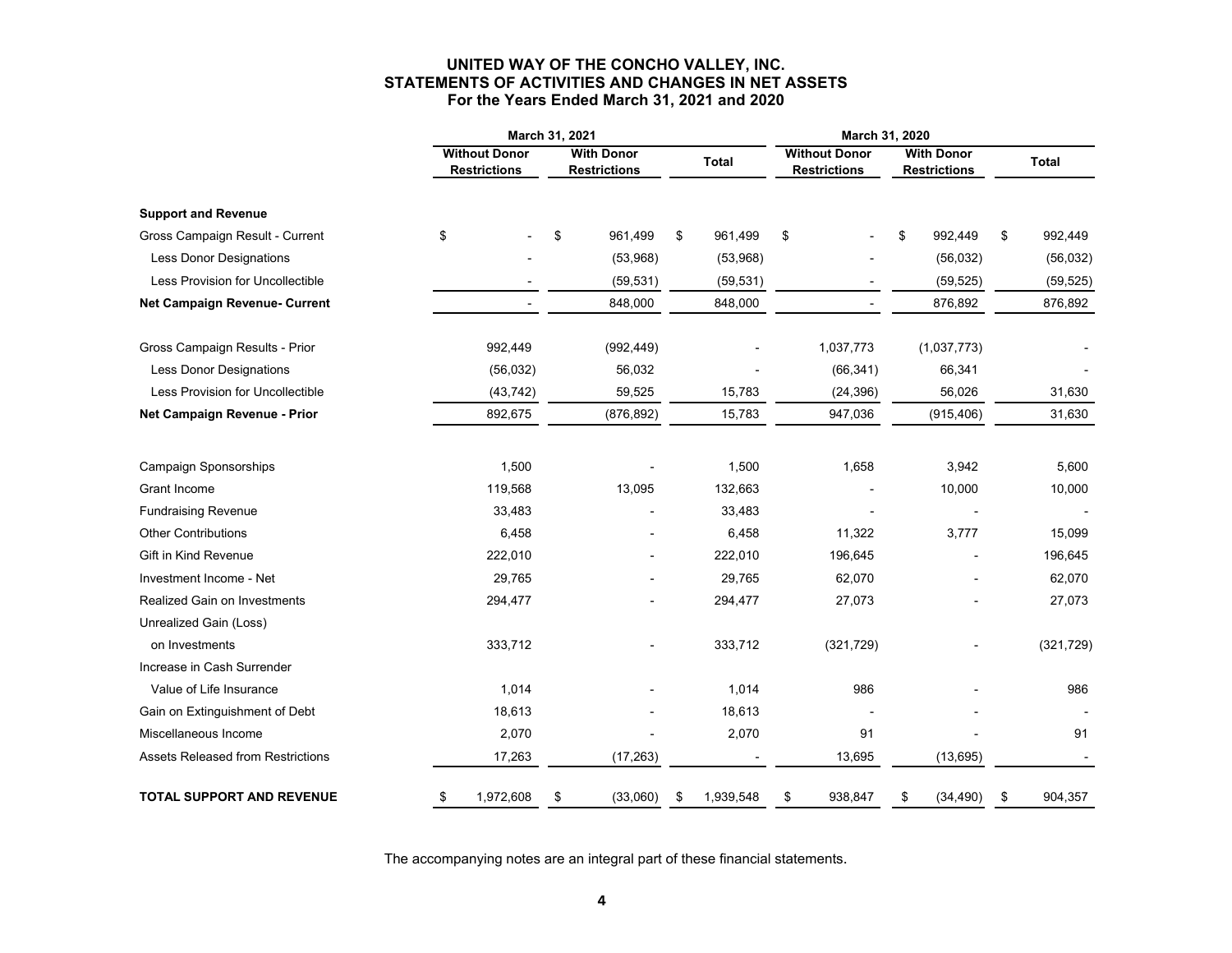# **UNITED WAY OF THE CONCHO VALLEY, INC. STATEMENTS OF ACTIVITES AND CHANGES IN NET ASSETS - CONTINUED For the Years Ended March 31, 2021 and 2020**

|                                                | March 31, 2021                              |           |                                          |                |       |           | March 31, 2020                              |            |                                          |           |    |              |
|------------------------------------------------|---------------------------------------------|-----------|------------------------------------------|----------------|-------|-----------|---------------------------------------------|------------|------------------------------------------|-----------|----|--------------|
|                                                | <b>Without Donor</b><br><b>Restrictions</b> |           | <b>With Donor</b><br><b>Restrictions</b> |                | Total |           | <b>Without Donor</b><br><b>Restrictions</b> |            | <b>With Donor</b><br><b>Restrictions</b> |           |    | <b>Total</b> |
| <b>Expenses</b>                                |                                             |           |                                          |                |       |           |                                             |            |                                          |           |    |              |
| <b>Program Services</b>                        |                                             |           |                                          |                |       |           |                                             |            |                                          |           |    |              |
| <b>Gross Funds Awarded/Distributed</b>         | \$                                          | 730,619   | \$                                       |                | \$    | 730,619   | \$                                          | 758,000    | \$                                       |           | \$ | 758,000      |
| <b>Less Donor Designations</b>                 |                                             | (53,968)  |                                          |                |       | (53,968)  |                                             | (56, 032)  |                                          |           |    | (56, 032)    |
| Net Funds Awarded/Distributed                  |                                             | 676,651   |                                          |                |       | 676,651   |                                             | 701,968    |                                          |           |    | 701,968      |
| <b>Allocation Services</b>                     |                                             | 268,860   |                                          |                |       | 268,860   |                                             | 150,564    |                                          |           |    | 150,564      |
| <b>Other Program Services</b>                  |                                             | 1,130     |                                          | $\blacksquare$ |       | 1,130     |                                             | 28,737     |                                          | -         |    | 28,737       |
| <b>Total Program Services</b>                  |                                             | 946,641   |                                          |                |       | 946,641   |                                             | 881,269    |                                          |           |    | 881,269      |
| <b>Supporting Services</b>                     |                                             |           |                                          |                |       |           |                                             |            |                                          |           |    |              |
| <b>Supporting Services - Allocated</b>         |                                             | 433,401   |                                          |                |       | 433,401   |                                             | 421,736    |                                          |           |    | 421,736      |
| Unallocated Payments to National Organizations |                                             | 13,386    |                                          |                |       | 13,386    |                                             | 12,045     |                                          |           |    | 12,045       |
| <b>Total Supporting Services</b>               |                                             | 446,787   |                                          |                |       | 446,787   |                                             | 433,781    |                                          |           |    | 433,781      |
| <b>TOTAL EXPENSES</b>                          |                                             | 1,393,428 |                                          |                |       | 1,393,428 |                                             | 1,315,050  |                                          |           |    | 1,315,050    |
| <b>Change in Net Assets</b>                    |                                             | 579,180   |                                          | (33,060)       |       | 546,120   |                                             | (376, 203) |                                          | (34, 490) |    | (410, 693)   |
| Net Assets - Beginning of Year                 |                                             | 2,277,364 |                                          | 943,932        |       | 3,221,296 |                                             | 2,653,567  |                                          | 978,422   |    | 3,631,989    |
| Net Assets - End of Year                       | \$                                          | 2,856,544 | \$                                       | 910,872        | \$    | 3,767,416 |                                             | 2,277,364  | \$                                       | 943,932   | \$ | 3,221,296    |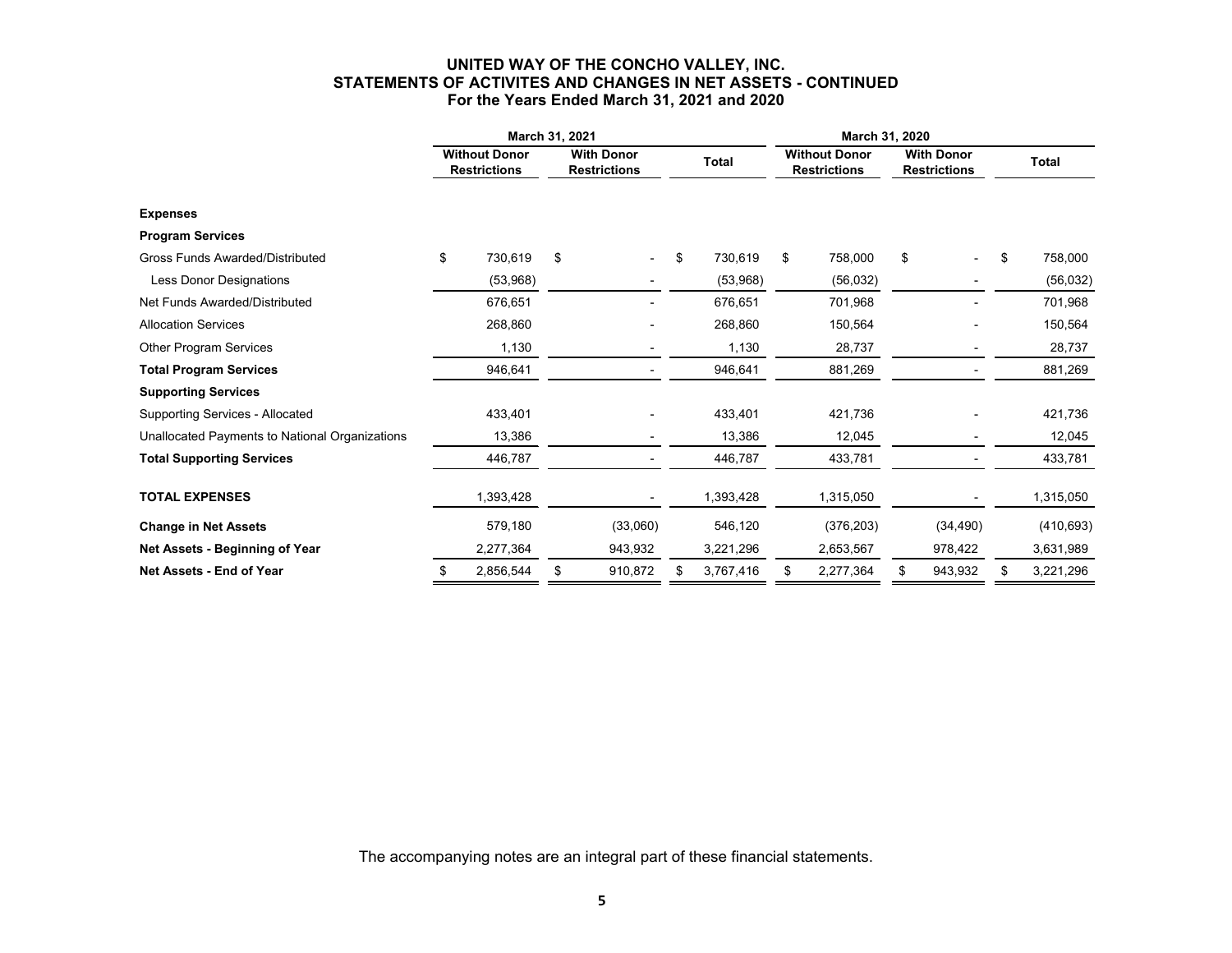# **UNITED WAY OF THE CONCHO VALLEY, INC. STATEMENTS OF FUNCTIONAL EXPENSES**

|                                 | <b>Allocation Services</b> |                                         |    | <b>Other Program Services</b> |               |                  |      | <b>Supporting Services</b> |    |       |    |                                  |    |                    |    |                          |                 |                 |
|---------------------------------|----------------------------|-----------------------------------------|----|-------------------------------|---------------|------------------|------|----------------------------|----|-------|----|----------------------------------|----|--------------------|----|--------------------------|-----------------|-----------------|
|                                 |                            | <b>Marketing &amp;</b><br>Communication |    | <b>Community</b><br>Impact    | Total         | Day of<br>Caring |      | <b>EFSP</b>                |    | Total |    | Organizational<br>Administration |    | <b>Fundraising</b> |    | Total                    | 2021 Total      | 2020 Total      |
| <b>Operating Expenses</b>       |                            |                                         |    |                               |               |                  |      |                            |    |       |    |                                  |    |                    |    |                          |                 |                 |
| Salaries                        | \$                         | 23,082                                  | \$ | 89,300                        | 112,382<br>\$ | \$               | - \$ |                            | \$ |       | \$ | 11,592                           | \$ | 74,217             | \$ | 85,809                   | \$<br>198,191   | \$<br>262,377   |
| Payroll Taxes                   |                            | 1,751                                   |    | 6,785                         | 8,536         |                  |      |                            |    |       |    | 864                              |    | 5,633              |    | 6,497                    | 15,033          | 21,116          |
| <b>Employee Benefits</b>        |                            | 275                                     |    | 2,151                         | 2,426         |                  |      |                            |    |       |    | 300                              |    | 1,171              |    | 1,471                    | 3,897           | 10,153          |
| <b>Total Compensation</b>       |                            | 25,108                                  |    | 98,236                        | 123,344       |                  |      |                            |    |       |    | 12,756                           |    | 81,021             |    | 93,777                   | 217,121         | 293,646         |
| Supplies                        |                            |                                         |    |                               |               |                  |      |                            |    |       |    |                                  |    | 6,191              |    | 6,191                    | 6,191           | 5,887           |
| Advertising                     |                            |                                         |    |                               |               |                  |      |                            |    |       |    |                                  |    | 222,010            |    | 222,010                  | 222,010         | 197,715         |
| Awards                          |                            |                                         |    |                               |               |                  |      |                            |    |       |    |                                  |    |                    |    |                          |                 | 2,310           |
| <b>Front Runner Club</b>        |                            |                                         |    |                               |               |                  |      |                            |    |       |    |                                  |    |                    |    |                          |                 | 260             |
| Gift Card Expense               |                            |                                         |    | 18,020                        | 18,020        |                  |      |                            |    |       |    |                                  |    |                    |    |                          | 18,020          |                 |
| <b>Loaned Executive</b>         |                            |                                         |    |                               |               |                  |      |                            |    |       |    |                                  |    |                    |    |                          |                 | 130             |
| Printing & Copying              |                            | 5,471                                   |    | $\overline{\phantom{a}}$      | 5,471         |                  |      |                            |    |       |    |                                  |    | 2,359              |    | 2,359                    | 7,830           | 4,206           |
| Postage & Shipping              |                            | 283                                     |    | 925                           | 1,208         |                  |      |                            |    |       |    | 442                              |    | 1,479              |    | 1,921                    | 3,129           | 1,669           |
| Telephone & Networks            |                            | 687                                     |    | 2,242                         | 2,929         |                  |      |                            |    |       |    | 1,065                            |    | 2,131              |    | 3,196                    | 6,125           | 6,050           |
| Occupancy                       |                            | 1,172                                   |    | 3,719                         | 4,891         | 19               |      |                            |    | 19    |    | 1,791                            |    | 3,562              |    | 5,353                    | 10,263          | 11,671          |
| Office Supplies                 |                            | 480                                     |    | 1,628                         | 2,108         |                  |      |                            |    |       |    | 710                              |    | 1,426              |    | 2,136                    | 4,244           | 4,188           |
| Travel                          |                            | 49                                      |    | 115                           | 164           | 9                |      | 5                          |    | 14    |    | 54                               |    | 1,112              |    | 1,166                    | 1,344           | 3,481           |
| Professional Fees               |                            |                                         |    |                               |               |                  |      |                            |    |       |    | 45,481                           |    |                    |    | 45,481                   | 45,481          | 16,500          |
| Insurance                       |                            | 944                                     |    | 3,093                         | 4,037         | 10               |      | 8                          |    | 18    |    | 3,107                            |    | 2,921              |    | 6,028                    | 10,083          | 9,985           |
| <b>Allocation Expense</b>       |                            |                                         |    | 676,651                       | 676,651       |                  |      |                            |    |       |    |                                  |    |                    |    | $\blacksquare$           | 676,651         | 701,968         |
| <b>Grant Expense</b>            |                            |                                         |    | 87,446                        | 87,446        |                  |      |                            |    |       |    |                                  |    |                    |    | $\overline{\phantom{a}}$ | 87,446          | 14,417          |
| Conferences & Meetings          |                            | 170                                     |    | 597                           | 767           |                  |      |                            |    |       |    | 463                              |    | 675                |    | 1,138                    | 1,905           | 1,554           |
| Power of the Purse              |                            |                                         |    |                               |               |                  |      |                            |    |       |    |                                  |    | 5,227              |    | 5,227                    | 5,227           |                 |
| Miscellaneous/Finance Charges   |                            |                                         |    | 778                           | 778           |                  |      | 790                        |    | 790   |    | 1,848                            |    | 5                  |    | 1,853                    | 3,421           | 1,369           |
| <b>Equipment Maintenance</b>    |                            | 3,864                                   |    | 12,619                        | 16,483        |                  |      |                            |    |       |    | 7,916                            |    | 17,719             |    | 25,635                   | 42,118          | 20,407          |
| Dues & Subscriptions            |                            | 36                                      |    | 119                           | 155           |                  |      |                            |    |       |    | 14,916                           |    | 113                |    | 15,029                   | 15,184          | 12,998          |
| <b>Total Other Expenses</b>     |                            | 13,156                                  |    | 807,952                       | 821,108       | 38               |      | 803                        |    | 841   |    | 77,793                           |    | 266,930            |    | 344,723                  | 1,166,672       | 1,016,765       |
| <b>Depreciation Expense</b>     |                            | 482                                     |    | 577                           | 1,059         | 193              |      | 96                         |    | 289   |    | 1,445                            |    | 6,842              |    | 8,287                    | 9,635           | 4,639           |
| <b>TOTAL OPERATING EXPENSES</b> | \$                         | 38,746                                  | \$ | 906,765                       | 945,511<br>\$ | \$<br>231        | \$   | 899                        | \$ | 1,130 | \$ | 91,994                           | \$ | 354,793            | \$ | 446,787                  | \$<br>1,393,428 | \$<br>1,315,050 |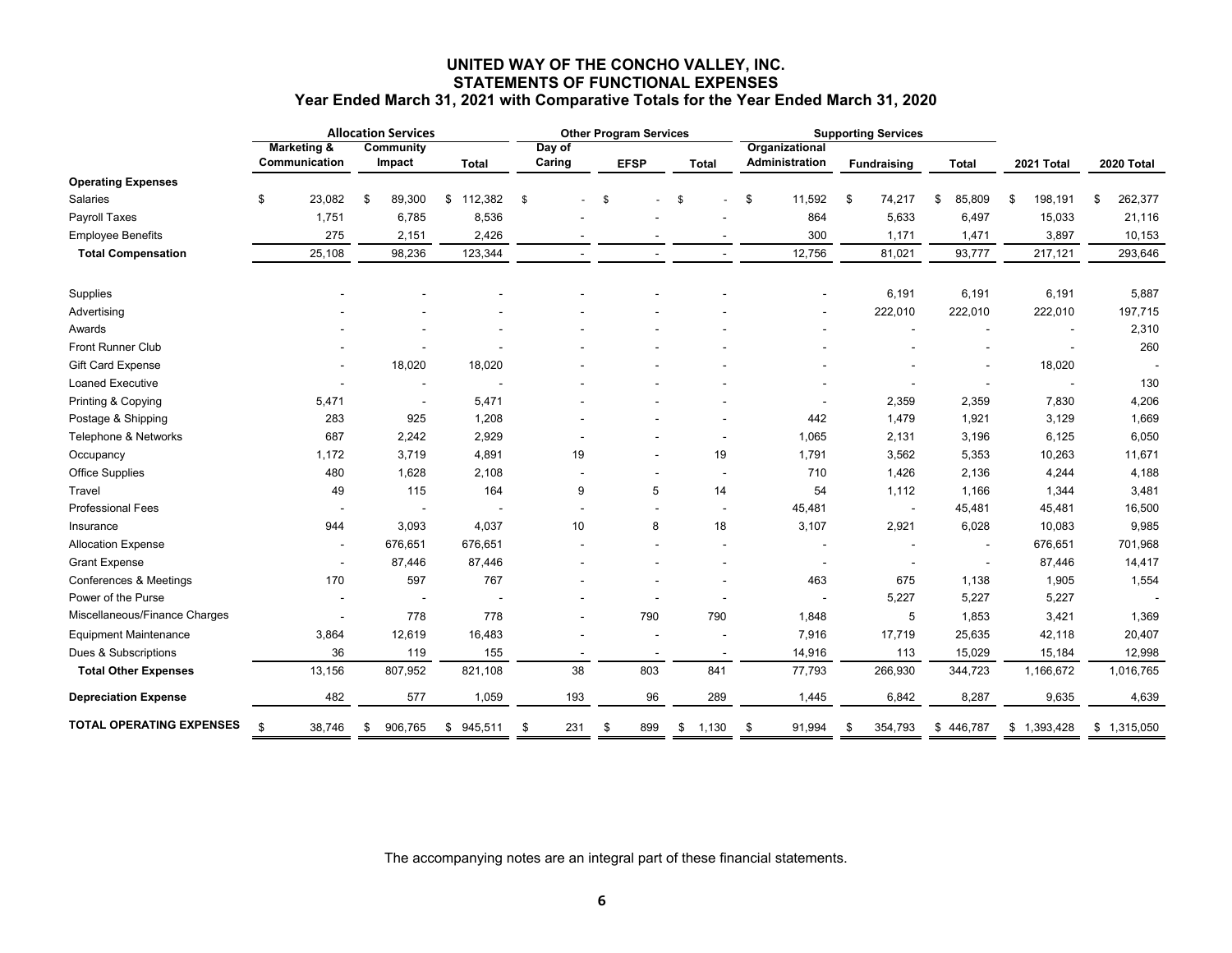# **UNITED WAY OF THE CONCHO VALLEY, INC. STATEMENTS OF CASH FLOWS Years Ended March 31, 2021 and 2020**

|                                                                  | 2021          | 2020 |            |  |
|------------------------------------------------------------------|---------------|------|------------|--|
| <b>Cash Flows From Operating Activities</b>                      |               |      |            |  |
| Change in Net Assets                                             | \$<br>546,120 | \$   | (410, 693) |  |
| Adjustments to Reconcile Change in Net Assets to                 |               |      |            |  |
| Net Cash Provided by (Used In) Operating Activities:             |               |      |            |  |
| Depreciation                                                     | 9,635         |      | 4,639      |  |
| <b>Realized Gain on Investments</b>                              | (294, 477)    |      | (27, 074)  |  |
| Unrealized (Gain) Loss on Investments                            | (333, 712)    |      | 321,729    |  |
| Decrease (Increase) in Pledges Receivable                        | 80,948        |      | (10, 447)  |  |
| Decrease (Increase) in Grant Receivable                          | 10,000        |      | (10,000)   |  |
| Decrease (Increase) in Other Receivable                          | 891           |      | (3, 404)   |  |
| Decrease (Increase) in Prepaid Expenses                          | 3,770         |      | (3,306)    |  |
| (Decrease) Increase in Deferred Revenue                          | (10, 579)     |      | 11,140     |  |
| (Decrease) Increase in Accounts Payable                          | (4,703)       |      | 8,634      |  |
| Increase (Decrease) in Accrued Vacation Payable                  | 1,679         |      | (13, 645)  |  |
| Decrease in Sponsorship Payable                                  |               |      | (900)      |  |
| Increase (Decrease) in Allocations Payable                       | 449           |      | (13, 852)  |  |
| Net Cash Provided by (Used in) Operating Activities              | 10,021        |      | (147, 179) |  |
| <b>Cash Flows From Investing Activities</b>                      |               |      |            |  |
| <b>Capital Expenditures</b>                                      | (16, 300)     |      | (13, 123)  |  |
| Proceeds from Maturities of Certificates of Deposit              | 248,538       |      | 248,539    |  |
| Purchase of Certificates of Deposit                              | (250, 997)    |      | (258, 804) |  |
| Proceeds from Sale of Investments                                | 114,931       |      | 267,472    |  |
| Purchases of Investments                                         | (28, 729)     |      | (51,696)   |  |
| Increase in Cash Surrender Value of Life Insurance               | (1,014)       |      | (986)      |  |
| <b>Net Cash Provided by Investing Activities</b>                 | 66,429        |      | 191,402    |  |
| Net Increase in Cash, Cash Equivalents, and Restricted Cash      | 76,450        |      | 44,223     |  |
| Cash, Cash Equivalents, and Restricted Cash at Beginning of Year | 398,842       |      | 354,619    |  |
| Cash, Cash Equivalents, and Restricted Cash at End of Year       | 475,292       |      | 398,842    |  |
| <b>Supplemental Disclosures of Cash Flows Information</b>        |               |      |            |  |
| Cash paid during the period for:                                 |               |      |            |  |
| Interest                                                         | \$            |      |            |  |
| <b>Federal Income Taxes</b>                                      |               |      |            |  |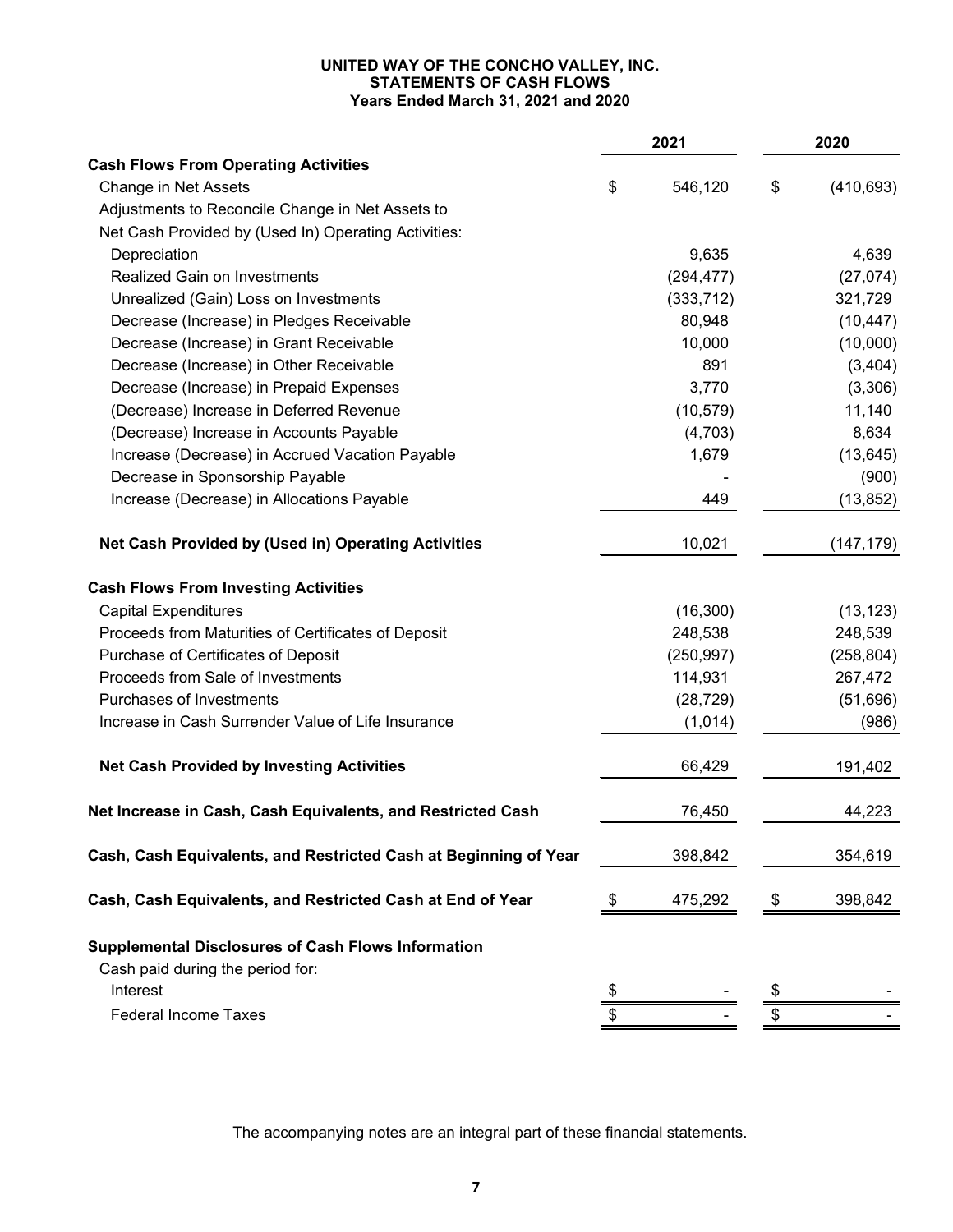# **Note 1 - Summary of Significant Accounting Policies**

# **Organization**

United Way of the Concho Valley, Inc. ("United Way") is an independent not-for-profit organization exempt from income tax under Section 501(c)(3) of the Internal Revenue Code. United Way was formed to support community based human service programs. The stated mission of United Way is "to increase the organized capacity of people to care for one another." This is accomplished by raising funds through a community-wide campaign and distributing funds to local non-profit organizations.

# Basis of Accounting

The financial statements of the United Way have been prepared on the accrual basis of accounting and accordingly reflect all significant receivables, payables, and other liabilities.

# Basis of Presentation

The Organization reports information regarding its financial position and activities according to two classes of net assets that are based upon the existence or absence of restrictions on use that are placed by its donors: net assets without donor restrictions and net assets with donor restrictions.

The governing board has designated, from net assets without donor restrictions, net assets for a board-designated endowment. Net assets with donor restrictions are subject to donor-imposed restrictions. Some donor-imposed restrictions are temporary in nature, such as those that will be met by the passage of time or other events specified by the donor. Other donor-imposed restrictions are perpetual in nature, such as those that the donor stipulates that resources be maintained in perpetuity.

Net assets without donor restrictions are resources available to support operations and not subject to donor restrictions. The only limits on the use of net assets without donor restrictions are the broad limits resulting from the nature of the Organization, the environment in which it operates, the purposes specified in its corporate documents and its application for tax-exempt status, and any limits resulting from contractual agreements with creditors and others that are entered into in the course of its operations.

United Way's unspent contributions are reported in net assets with donor contributions if the donor limited their use, as are promised contributions that are not yet due. Contributions of property and equipment or cash restricted for acquisition of property and equipment are reported as net assets with donor restrictions if the donor has restricted the use of the property or equipment to a particular program. These restrictions expire when the assets are placed in service.

United Way's donor-restricted endowment funds, including the unspent appreciation of the endowment fund and the portion of United Way's donor-restricted endowment funds that the Organization is committed to maintaining in perpetuity are classified in net assets with donor restrictions.

When a donor's restriction is satisfied, either by using the resources in the manner specified by the donor or by the passage of time, the expiration of the restriction is reported in the financial statements by reclassifying the net assets from net assets with donor restrictions to net assets without donor restrictions.

# Certificates of Deposit

Certificates of deposit bear interest rates ranging from 0.20% to 0.90% (1.00% to 2.25% at March 31, 2020) and will all mature during the next fiscal year. Any penalties for early withdrawal would not have a material effect on the financial statements. Certificates of deposit are included in investments-other on the statement of financial position. See also Note 3.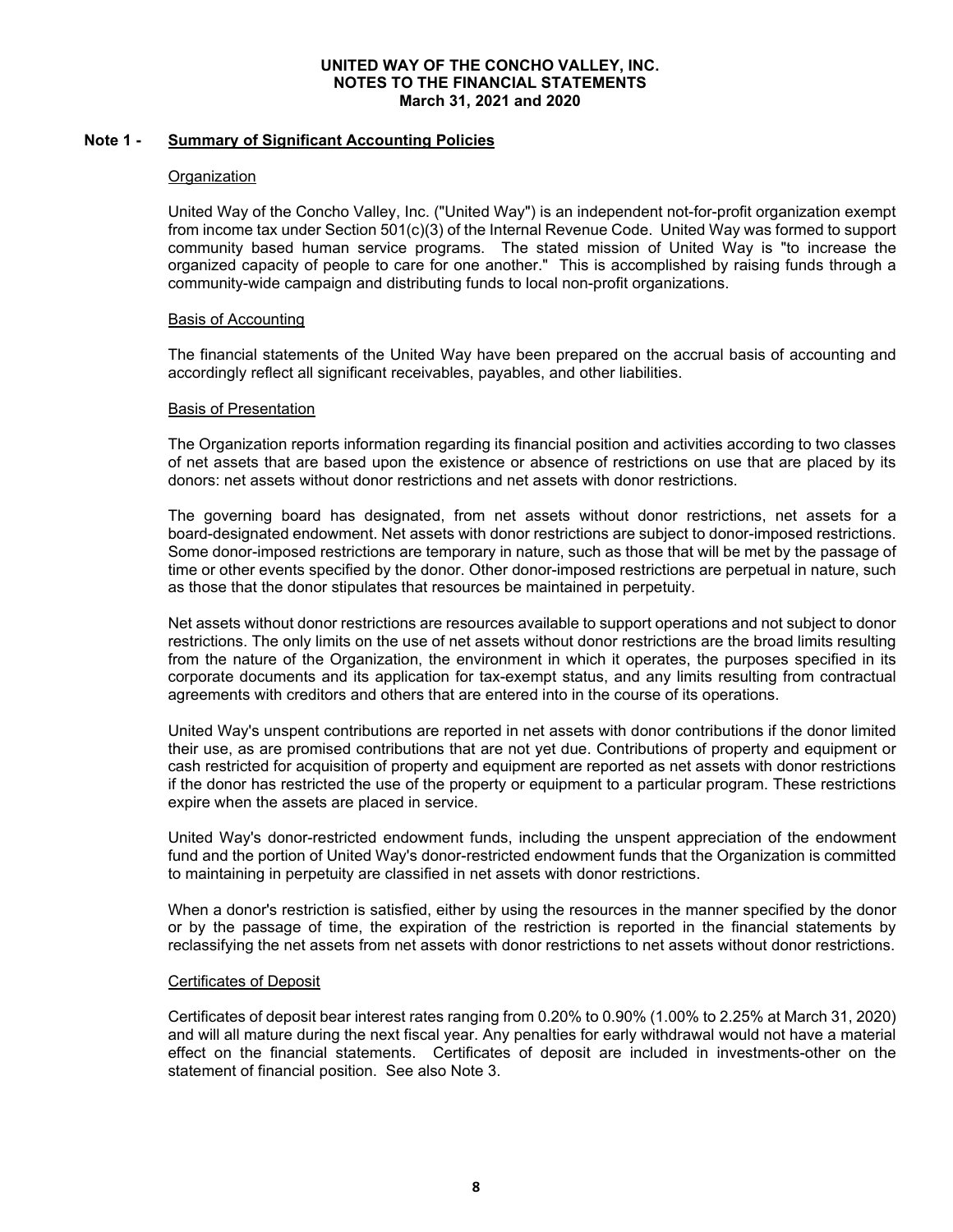# **Note 1 - Summary of Significant Accounting Policies - Continued**

# Pledges Receivable

Unconditional promises to give are recorded as pledge receivables and contribution revenue when the promise is made. Pledge receivables and related contributions are recorded at their net realizable value based on amounts expected to be collected from donors. The valuation reflects net pledge balances at a level which, in the judgment of management, is adequate to meet the present and potential risks of uncollectibility of the pledge receivable. Management's judgment is based on a variety of factors, which include experience related to charge offs and recoveries, previous collection history and scrutiny of individual accounts. Specific accounts are written off only upon notification from donors that the pledges are no longer collectible. For the annual campaign, any remaining uncollectible pledge balances are written off after one year. Conditional promises to give are not included as support until the conditions are substantially met.

# Donated Services

United Way receives services from a large number of volunteers who give significant amounts of their time to United Way's programs, fund-raising campaigns, and management. No amounts have been reflected in the financial statements for these volunteer services. Donated services are recognized as contributions if the services (a) create or enhance nonfinancial assets or (b) require specialized skills, are performed by people with those skills, and would otherwise be purchased if not donated. For the years ended March 31, 2021 and 2020, United Way received donated advertising services in the amount of \$222,010 and \$196,645, respectively. These advertising services are expensed as incurred.

# Donor Designations

Annual campaign gifts in which the United Way agrees to transfer the gift to another beneficiary as designated by the donor constitute agency transactions and are deducted from gross campaign results to arrive at contribution revenue. In accordance with the United Way Worldwide membership requirements, these designations are presented as part of gross campaign results and gross agency distributions on the statement of activities, but are then deducted to arrive at United Way's actual revenue and expense under accounting principles generally accepted in the United States of America (US GAAP).

The United Way allocates amounts to agencies April through March of the year following the balance sheet date. Therefore, the allocation expense related to the 2020 campaign will be recognized during the year ended March 31, 2022. In contrast, donor designations for the 2020 campaign are recognized as expense for the year ended March 31, 2021.

# Property and Equipment

Property and equipment are recorded at cost. Expenditures for major betterments and additions are charged to the asset accounts while replacements, maintenance and repairs, which do not improve or extend the lives of the respective assets, are charged to expense currently. Purchases of property & equipment that cost more than \$5,000 shall be capitalized. Depreciation of property and equipment is determined using the straight-line method, based on estimated useful lives of 3 to 39 years.

# Donated Assets

Donated marketable securities and other noncash donations are recorded as contributions at their estimated fair values at the date of donation.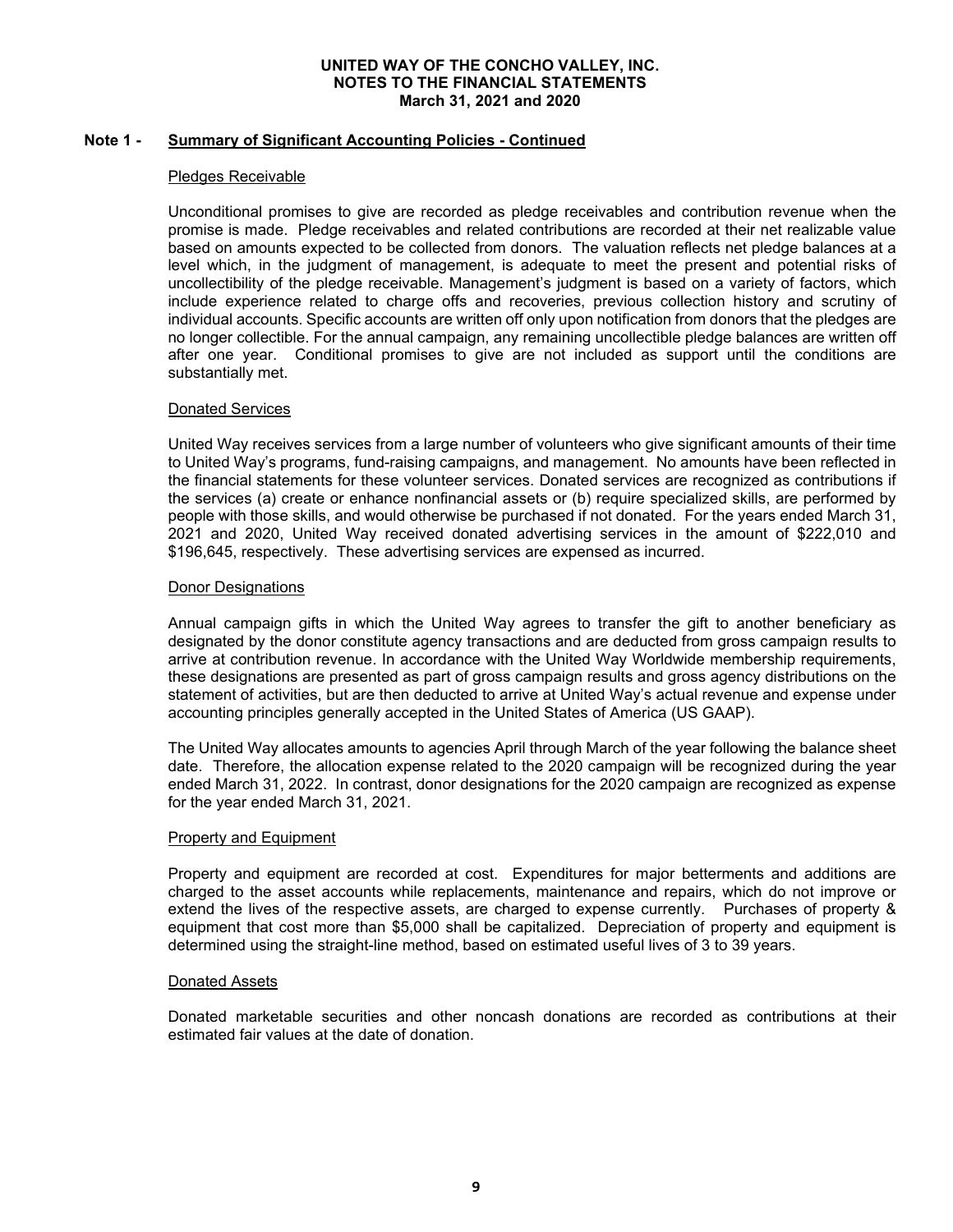# **Note 1 - Summary of Significant Accounting Policies - Continued**

#### Functional Expenses

The costs of providing various programs and other activities have been summarized on a functional basis in the Statement of Activities. The Statement of Functional Expenses presents the natural classification of expenses by function. Accordingly, certain costs have been allocated among the programs and supporting services benefited. Directly identifiable expenses are charged to programs and supporting services. Expenses related to more than one function are charged to programs and supporting services based on a time study analysis of time and effort.

#### Investments

Investments in marketable equity securities with readily determinable fair values and all investments in debt securities are reported at their fair values in the Statement of Financial Position. Realized and unrealized investment gains and losses are included in the change in net assets. These gains and losses and other investment income are reflected in the statement of activities as changes in net assets without donor restrictions.

The fair values of the investments, as reported in the Statement of Financial Position, are based on the quoted market prices for those investments as reported on their year-end fund statements. Market risk could occur and is dependent on the future changes in market prices of the various investments held.

#### Compensated Absences

Employees accrue vacation and sick leave based on their anniversary date. If an employee is unable to use all earned vacation in a twelve-month period based on their anniversary date, the employee may request a carry forward of up to 40 hours of vacation to the next twelve-month period with the signed approval of the Chief Executive Officer. Sick leave is earned at a rate of one day per month of service beginning the month of hire. A maximum of 120 days of sick leave may be accrued for any employee. Unused sick leave is not payable on termination of employment and therefore not accrued in the financial statements.

#### Income Taxes

United Way is exempt from federal income tax under the provisions of Section  $501(c)(3)$  of the Internal Revenue Code. The Organization's Form 990's are no longer subject to examination by taxing authorities for fiscal years before March 31, 2018.

# Comparative Financial Information

The financial statements include certain prior-year summarized comparative information in total but not by net asset class. Such information does not include sufficient detail to constitute a presentation in conformity with generally accepted accounting principles. Accordingly, such information should be read in conjunction with the United Way's financial statements for the year ended March 31, 2020, from which the summarized information was derived.

#### Advertising Costs

Advertising costs are expensed as incurred.

#### **Estimates**

Management uses estimates and assumptions in preparing financial statements. These estimates and assumptions affect the reported amounts of assets and liabilities, the disclosure of contingent assets and liabilities, and the reported revenues and expenses. Actual results could differ from those estimates.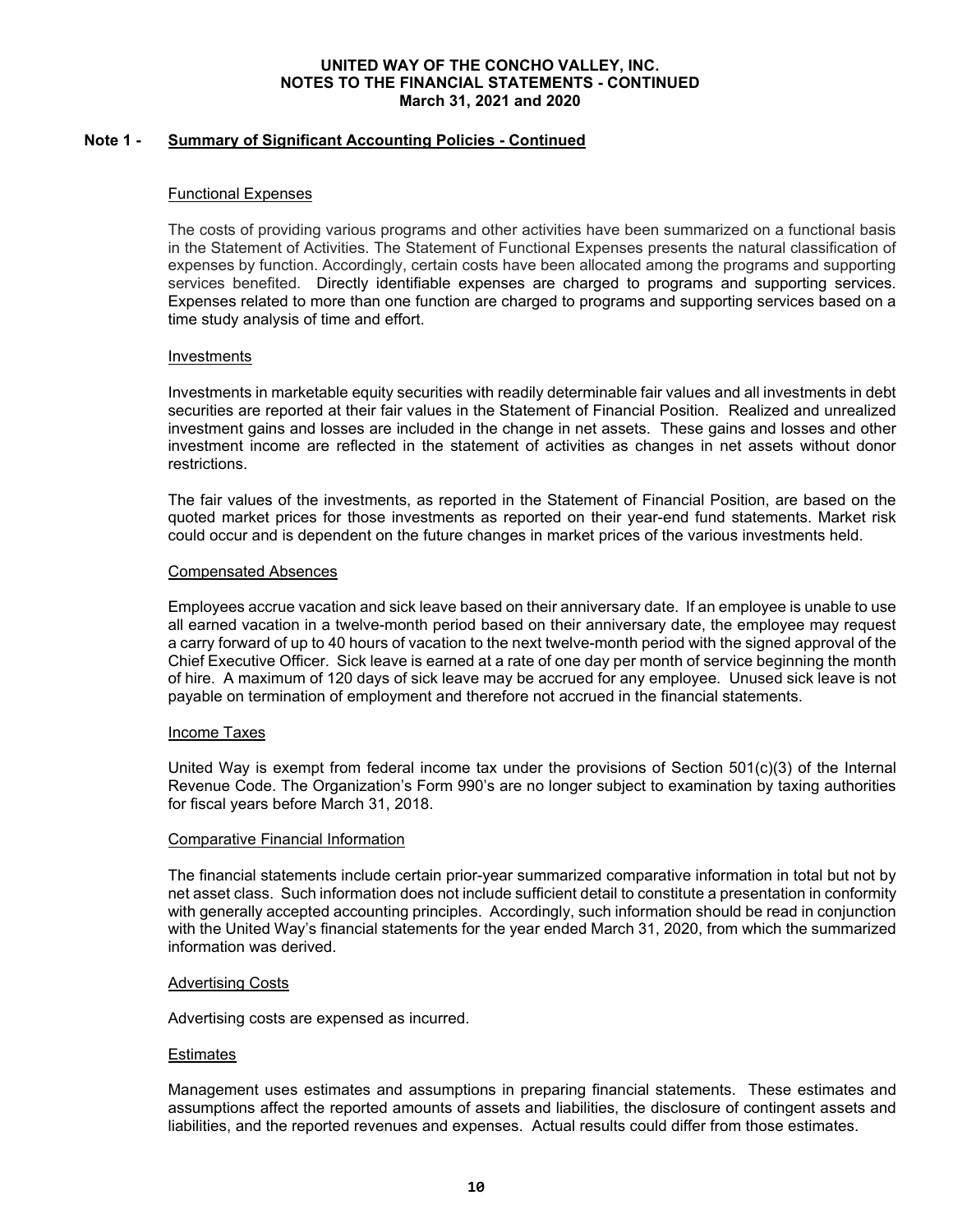# **Note 2 - Cash and Cash Equivalents**

For purposes of the Statements of Cash Flows, United Way considers all highly liquid investments with an initial maturity of three months or less to be cash and cash equivalents. The following table provides a reconciliation of cash, cash equivalents, and restricted cash reported within the Statements of Financial Position that sum to the amounts shown in the Statements of Cash Flows:

|                                             | 2021      | 2020      |
|---------------------------------------------|-----------|-----------|
| Cash                                        | \$458,420 | \$377,802 |
| Cash Restricted From Campaign Events        | 3,777     | 11.040    |
| Cash Restricted For COVID-19 Relief Efforts | 3.095     | 10,000    |
| Cash Restricted For Winter Storm            | 10,000    | ۰         |
|                                             | \$475,292 | \$398,842 |

# **Note 3 - Pledges Receivable**

United Way conducts annual fundraising campaigns to raise funds for allocations to be paid to participating health and human care agencies during the succeeding calendar year. Pledges receivable as of March 31, 2021 and 2020 are as follows:

|                                                           | 2021                       | 2020                       |
|-----------------------------------------------------------|----------------------------|----------------------------|
| Pledges Receivable<br>Allowance for Uncollectible Amounts | 397,341<br>S.<br>(59, 531) | 478,283<br>S.<br>(59, 525) |
| Pledges Receivable - Net                                  | 337,810<br>S.              | 418,758                    |

# **Note 4 - Investments**

Investment return for the years ended March 31, 2021 and 2020 is summarized as follows:

|                                                                | 2021        | 2020       |
|----------------------------------------------------------------|-------------|------------|
| Investment Income                                              | 37.533<br>S | 70,025     |
| <b>Net Realized Gains</b>                                      | 294,477     | 27,073     |
| Net Unrealized Gains (Losses)                                  | 333,712     | (321, 729) |
| <b>Management Fees</b>                                         | (7,768)     | (7, 955)   |
| Total Investment Gain (Loss) Income Without Donor Restrictions | 657,954     | (232, 586) |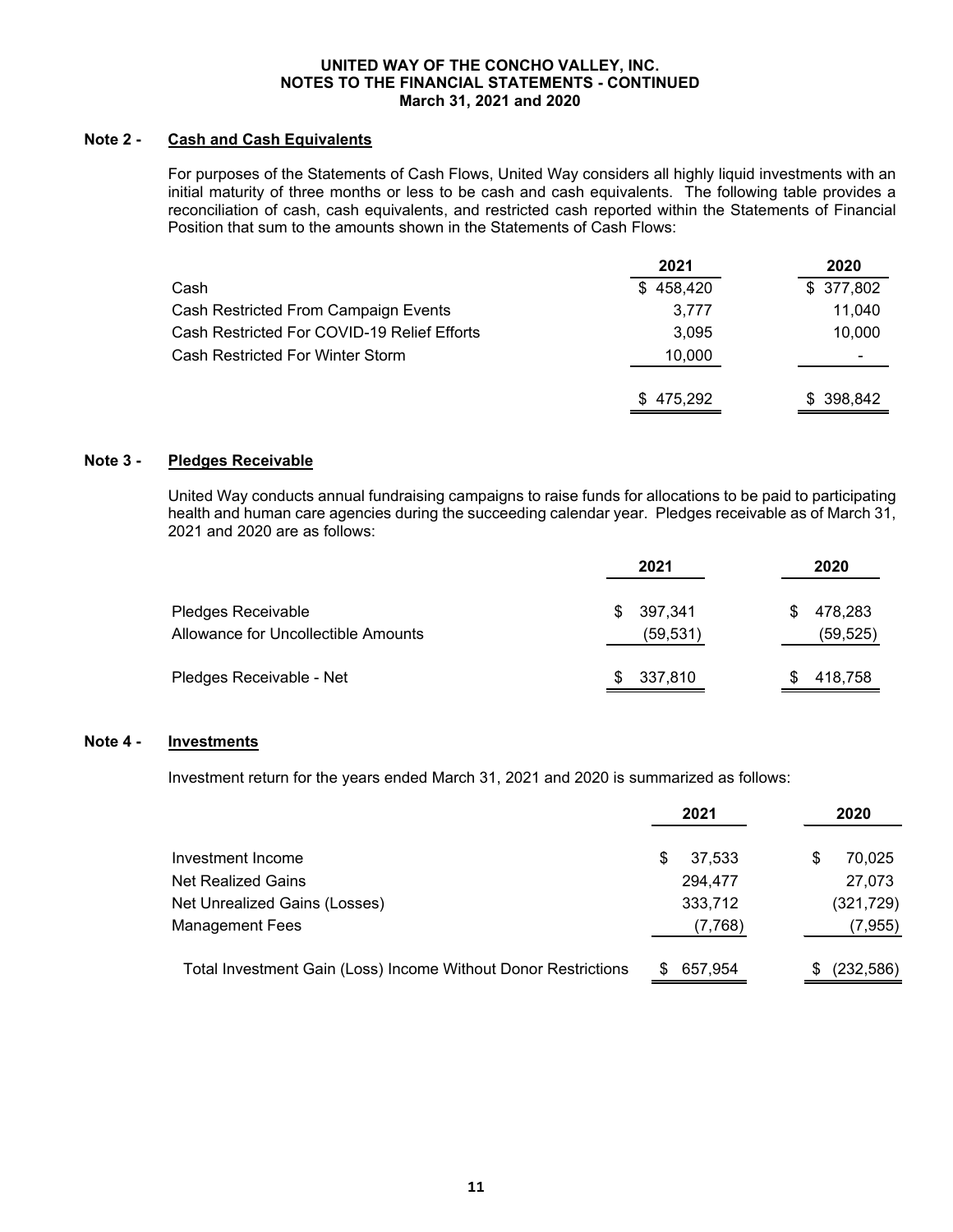# **Note 5 - Property and Equipment**

Property and equipment at March 31, 2021 and 2020 consisted of the following:

|                                | 2021         | 2020         |
|--------------------------------|--------------|--------------|
| Land                           | \$<br>7,500  | \$<br>7,500  |
| Building and Improvements      | 194,570      | 194,570      |
| <b>Furniture and Equipment</b> | 88,298       | 71,997       |
| Software                       | 37,459       | 37,459       |
|                                | 327,827      | 311,526      |
| Less: Accumulated depreciation | (273, 035)   | (263, 399)   |
| Property and Equipment, Net    | \$<br>54.792 | 48,127<br>\$ |

# **Note 6 - Concentration of Credit Risk**

Pledges receivable are due from contributors concentrated in San Angelo, Texas, and the immediate surrounding area.

For the year ended March 31, 2021, the United Way received approximately 15% of its total pledges from one company.

The United Way maintains its cash and short-term investments in bank deposit accounts at various financial institutions. The balances, at times, may exceed federally insured limits. At March 31, 2021 and 2020, United Way's deposits exceeded the insured limit by approximately \$211,570 and \$139,253, respectively.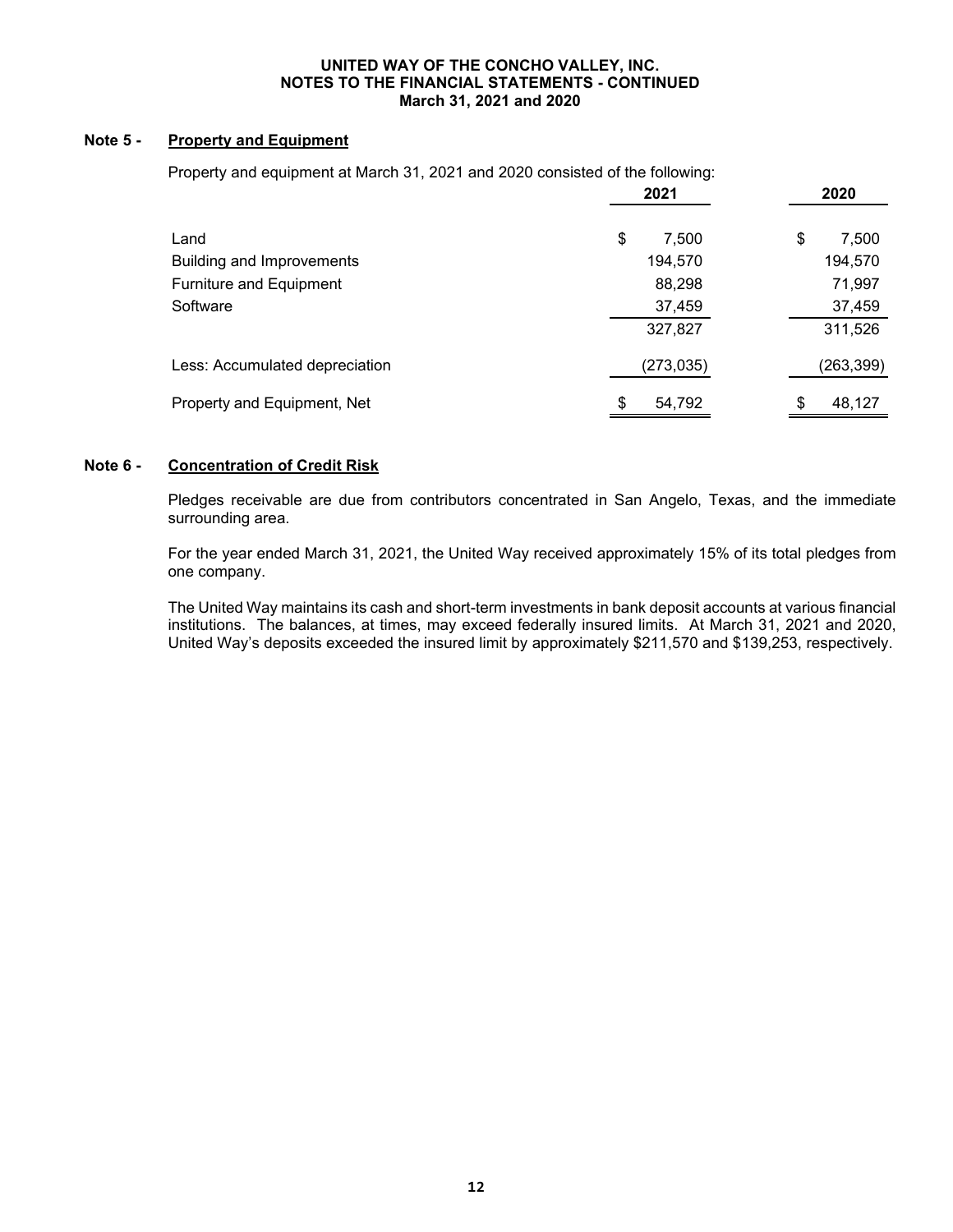# **Note 7 - Liquidity and Availability**

The following reflects the Organization's financial assets as of the statement of financial position date, reduced by amounts not available for general use because of contractual or donor-imposed restrictions within one year of the statement of financial position date.

|                                                                          | 2021          | 2020          |
|--------------------------------------------------------------------------|---------------|---------------|
| <b>Financial Assets:</b>                                                 |               |               |
| Cash                                                                     | \$<br>475,292 | \$<br>398,842 |
| Investments - Other                                                      | 699,854       | 697,395       |
| Pledges Receivable - Net                                                 | 337,810       | 418,758       |
| <b>Grant Receivable</b>                                                  |               | 10,000        |
| <b>Other Receivable</b>                                                  | 2,513         | 13,404        |
| <b>Endowment Investments</b>                                             | 2,235,390     | 1,693,403     |
| Cash Surrender Value of Life Insurance                                   | 29,339        | 28,325        |
| Financial Assets At Year-end                                             | 3,780,198     | 3,260,127     |
| Less Those Unavailable For General Expenditures Within One Year, Due To: |               |               |
| Donor-restricted From Campaign Events                                    | 3,777         | 11,040        |
| Donor-restricted For COVID-19 Relief Efforts                             | 3,095         | 10,000        |
| Donor-restricted For Winter Storm Relief Efforts                         | 10,000        |               |
| Donor-restricted From Campaign Pledges                                   | 848,000       | 876,892       |
| Donor-restricted For Endowment Funds Held In Perpetuity                  | 46,000        | 46,000        |
| <b>Board Designated Endowments</b>                                       | 2,189,390     | 1,647,403     |
| <b>Board Designated Building Reserve</b>                                 | 1,000         | 1,000         |
| Cash Surrender Value of Life Insurance                                   | 29,339        | 28,325        |
| Financial Assets Available To Meet Cash Needs                            |               |               |
| For General Expenditure Within One Year                                  | 649,597       | 639,467       |

The United Way Board of Directors has designated the endowments, less the endowment funds held in perpetuity, for operating purposes as specified by the board. Because of the Board of Directors designation, those endowment funds are not available for general expenditure within the next year; however, the board could make them available, if necessary. Management considers a general expenditure to be any expense not directly tied to one of the programs.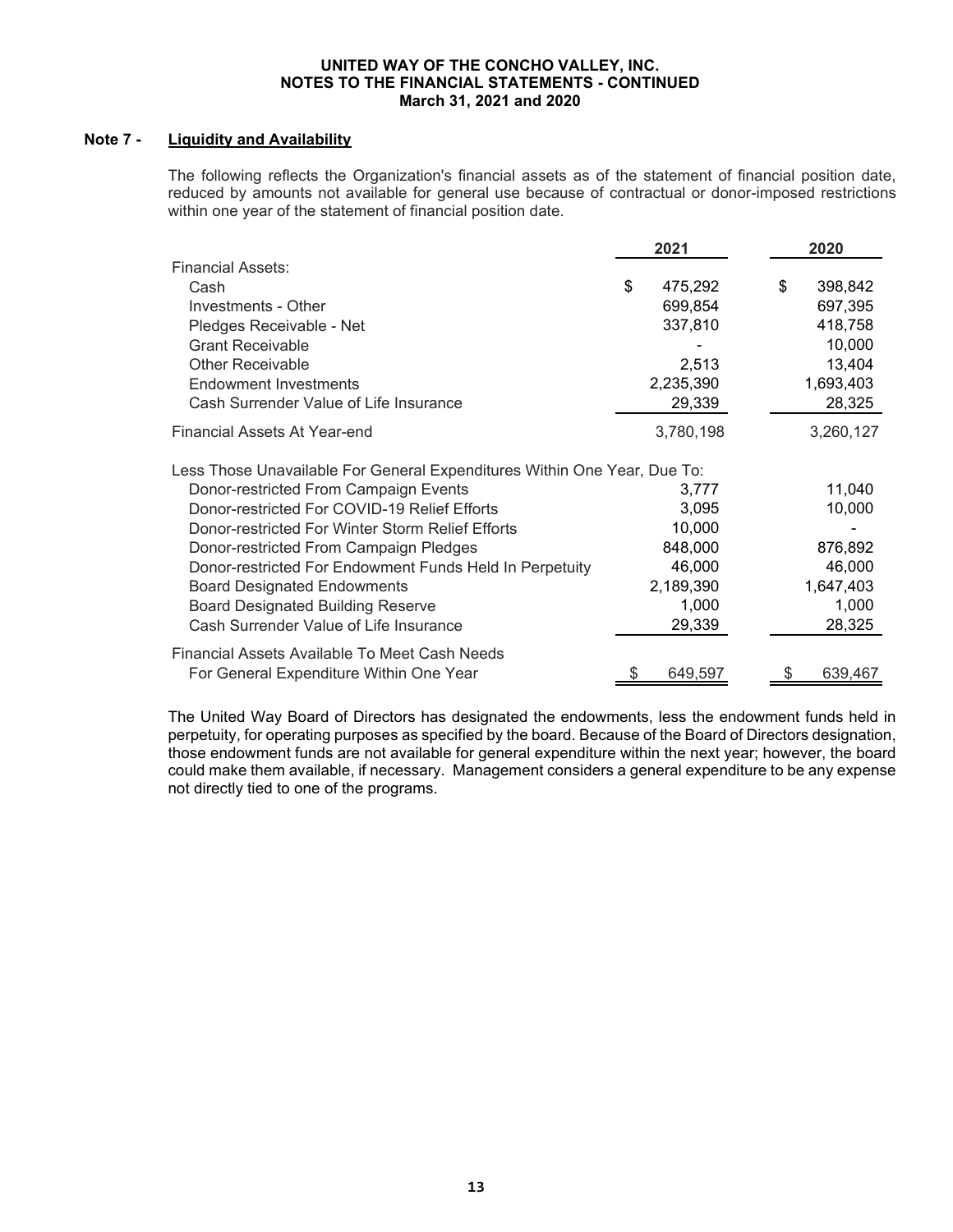# **Note 8 - Restrictions/Limitations on Net Assets**

# Board Designated Net Assets

The governing board of United Way has designated the following as net assets without donor restrictions funds which represent resources currently available for use, both corpus and accumulated investment return, but expendable only for those operating purposes as specified by the Board of Directors. See also Note 12. Designated funds consisted of the following at March 31, 2021 and 2020:

|                          | 2021          | 2020          |
|--------------------------|---------------|---------------|
| Hirschfeld Endowment     | 496,909<br>\$ | 376,267<br>\$ |
| Keener Endowment         | 418,455       | 316,852       |
| United Way Endowment     | 562,866       | 415,710       |
| Mary June Beck Endowment | 711,160       | 538,574       |
| Total                    | \$2,189,390   | \$1,647,403   |

#### Net Assets with Donor Restrictions

Net assets with donor restrictions are restricted for the following purposes as of March 31, 2021 and 2020:

|                  | 2021         | 2020         |
|------------------|--------------|--------------|
| Campaign Events  | \$           | 7,263<br>\$  |
| Campaign Pledges | 848,000      | 876,892      |
| Grants           | 16,872       | 13,777       |
| Total            | 864,872<br>S | 897,932<br>S |

Also included in net assets with donor restrictions is an endowment corpus to be held in perpetuity, the income of which is expendable to support general operations. In accordance with the Alice Ward Endowment Trust agreement, the initial contribution of \$46,000 should remain in perpetuity and is therefore reflected as a net asset with donor restrictions at March 31, 2021 and 2020 in the accompanying Statement of Financial Position, as well as in accordance with donor specific allocation directions.

# **Note 9 - Retirement Plan**

United Way of the Concho Valley, Inc. has a defined contribution plan as permitted under Section 408(k) of the Internal Code which is available to all eligible participants. Employees become eligible after one year of service or January 1<sup>st</sup> of the following year, whichever comes sooner. During the year ended March 31, 2021 and 2020, United Way contributed 6% of each eligible participant's base salary into the plan. Total retirement expense for 2021 and 2020 was \$3,897 and \$10,153, respectively.

# **Note 10 - Uncertain Tax Positions**

The Organization is exempt from federal income taxes under Section 501(c)(3) of the Internal Revenue Code, except on net income derived from unrelated business activities. As of March 31, 2021 and 2020, the United Way has no uncertain tax positions that qualify for either recognition or disclosure in the financial statements.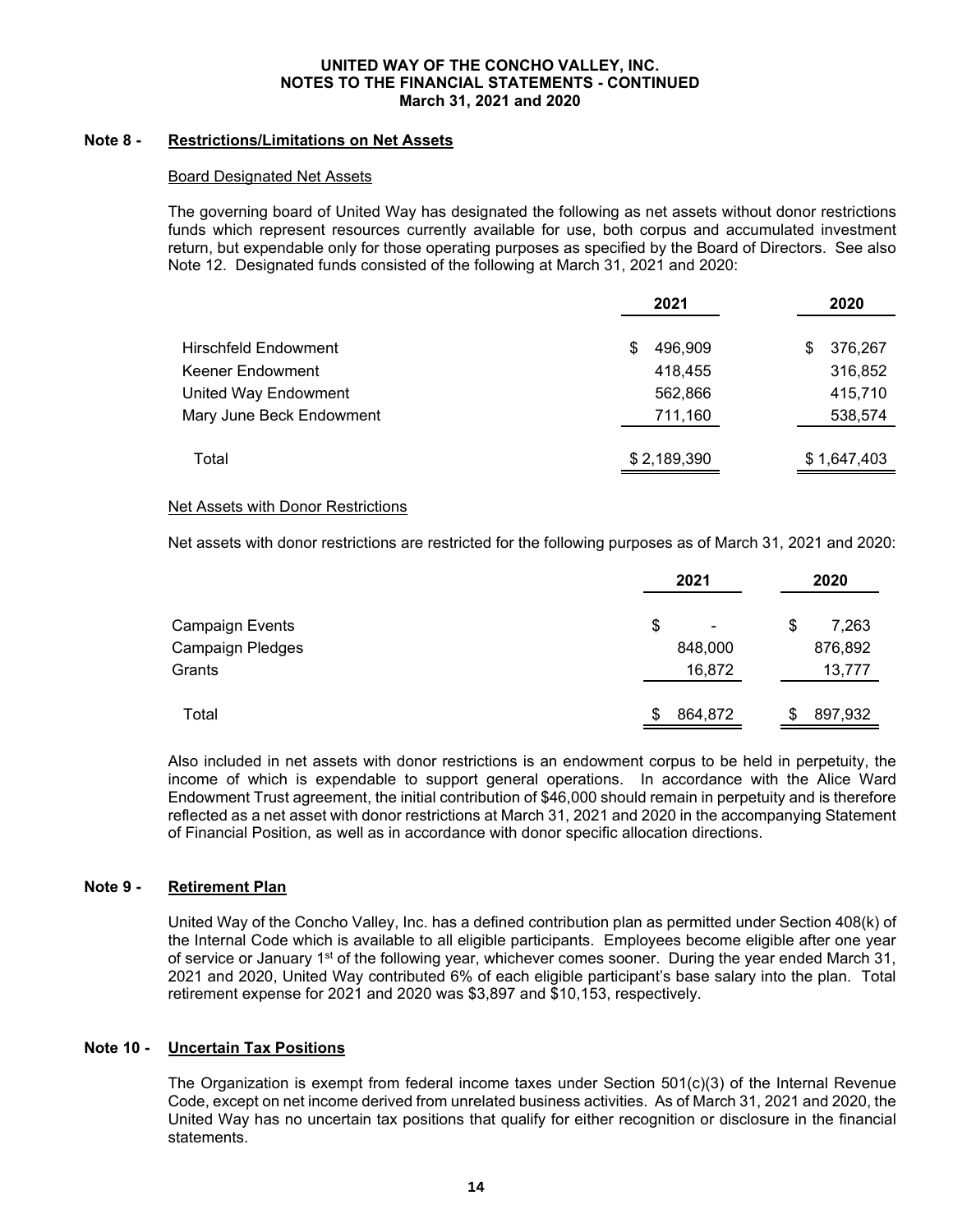# **Note 11 - Fair Value Measured on Recurring Basis**

Financial Accounting Standards Board (FASB) ASC 820, *Fair Value Measurements,* establishes a framework for measuring fair value. That framework provides a fair value hierarchy that prioritizes the inputs to valuation techniques used to measure fair value. The hierarchy gives the highest priority to unadjusted quoted prices in active markets for identical assets or liabilities (level 1 measurements) and the lowest priority to unobservable inputs (level 3 measurements). The Organization's investments are valued on a recurring basis using Level 1 and Level 2 measurements.

Fair values of assets and liabilities measured on a recurring basis at March 31, 2021 and 2020 are as follows:

|                                                              | <b>Fair Value</b>         |      | <b>Quoted Prices in</b><br><b>Active Markets for</b><br><b>Identical Assets/</b><br>Liabilities<br>(Level 1) |      | <b>Significant Other</b><br><b>Observable</b><br>Inputs<br>(Level 2) |  |
|--------------------------------------------------------------|---------------------------|------|--------------------------------------------------------------------------------------------------------------|------|----------------------------------------------------------------------|--|
| March 31, 2021                                               |                           |      |                                                                                                              |      |                                                                      |  |
| Endowment Investments<br>Cash Value of Life Insurance        | \$<br>2,235,390<br>29,339 | - \$ | 2,235,390<br>-                                                                                               | - \$ | 29,339                                                               |  |
| March 31, 2020                                               |                           |      |                                                                                                              |      |                                                                      |  |
| <b>Endowment Investments</b><br>Cash Value of Life Insurance | 1,693,403<br>28,325       | - \$ | 1,693,403<br>-                                                                                               | - \$ | 28,325                                                               |  |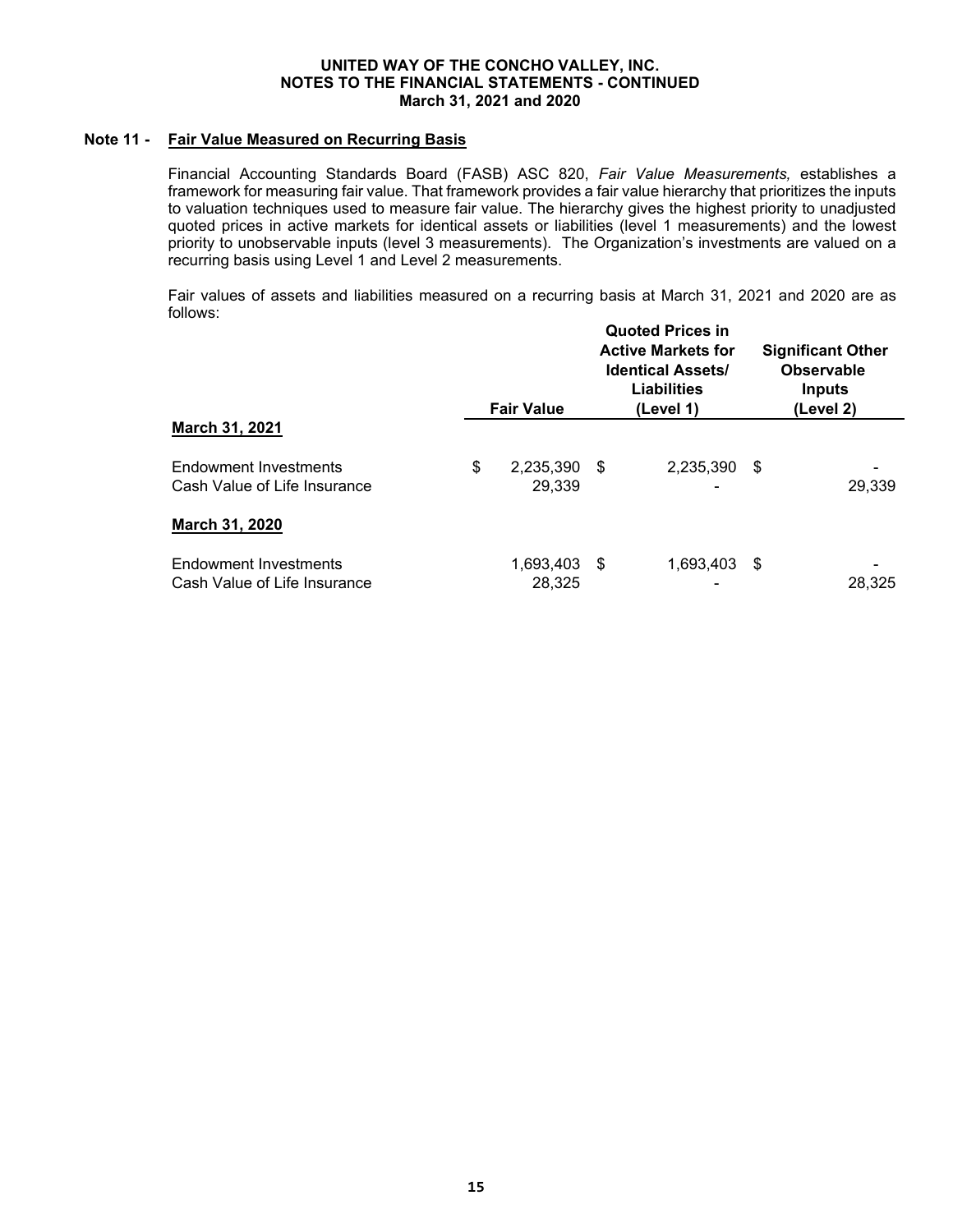# **Note 12 - Allocations to Agencies**

Once the annual campaign is completed, the Board of Directors allocates campaign receipts to member agencies based upon requests, needs, and available resources. Below is a summary of amounts allocated to the individual agencies for the years ended March 31, 2021 and 2020:

|                                                  | 2021          | 2020          |
|--------------------------------------------------|---------------|---------------|
|                                                  |               |               |
| <b>Adult Literacy Council</b>                    | \$            | \$<br>16,491  |
| Alcohol and Drug Abuse Council                   | 55,971        | 55,891        |
| Boys & Girls Club of Menard                      | 29,902        | 29,977        |
| Boys & Girls Club of San Angelo                  | 52,199        | 53,240        |
| Children's Advocacy Center                       | 79,545        | 81,294        |
| Concho Valley Home for Girls                     | 44,435        | 38,590        |
| Concho Valley Regional Food Bank                 | 33,196        | 34,660        |
| <b>Galilee Community Development Agency</b>      | 24,440        | 27,815        |
| <b>Girl Scouts of Central Texas</b>              | 42,188        | 42,975        |
| <b>ICD Family Shelter</b>                        | 27,763        | 32,370        |
| <b>Ozona Community Center</b>                    | 34,354        | 35,000        |
| San Angelo Early Childhood Center                | 50,564        | 52,009        |
| Sonrisas Therapeutic Riding, Inc.                | 29,673        | 28,898        |
| Texas Southwest Council of Boy Scouts of America | 18,986        | 18,707        |
| West Texas Counseling & Guidance Center          | 87,588        | 86,457        |
| <b>YMCA</b>                                      | 65,847        | 67,594        |
|                                                  |               |               |
| Net Allocations to Agencies                      | 676,651<br>\$ | 701,968<br>\$ |

# **Note 13 - Endowments**

# Board-Designated Endowments

As of March 31, 2021 and 2020, the Board of Directors had designated \$2,189,390 and \$1,647,403 of net assets without donor restrictions as general endowment funds to support the mission of the United Way. Since these amounts resulted from an internal designation and are not donor-restricted, they are classified and reported as net assets without donor restrictions.

The Board of Directors may withdraw 5% annually of the Endowment Fund's value at a specified date. Any withdrawal in excess of 5% must have a 90% majority vote of the Board of Directors. In establishing the spending policy, the United Way considered the long-term expected investment return on its endowments. Accordingly, over the long term, the United Way expects the spending policy to allow its general endowment funds to grow at an average of 5% annually.

To achieve this objective, the United Way has adopted an investment policy that attempts to maximize total return consistent with an acceptable level of risk. Endowment assets are invested with the San Angelo Area Foundation. Actual returns in any given year may vary.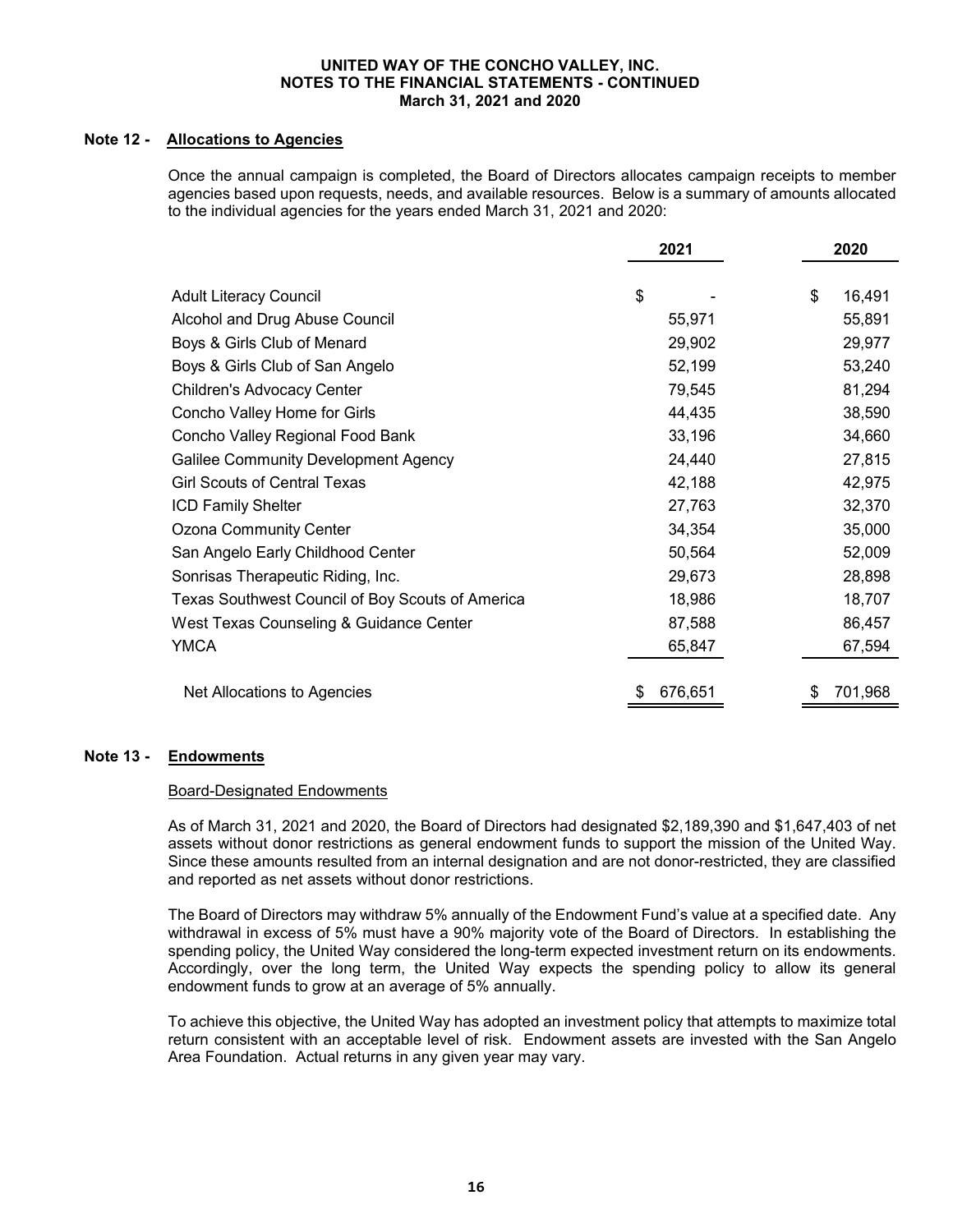# **Note 13 - Endowments – Continued**

# Board-Designated Endowments - Continued

Composition of and changes in endowment net assets for the years ended March 31, 2021 and 2020 are as follows:

|                                                          | 2021        | 2020        |
|----------------------------------------------------------|-------------|-------------|
| Board-Designated Endowment Net Assets, Beginning of Year | \$1,647,403 | \$2,157,834 |
| Net Investment Income                                    | 28,627      | 51,696      |
| Net Appreciation (Depreciation)                          | 628,189     | (294, 656)  |
| Contributions                                            | 100         |             |
| Amounts Appropriated for Expenditure                     | (114, 929)  | (267, 471)  |
| Board-Designated Endowment Net Assets, End of Year       | \$2,189,390 | \$1,647,403 |

#### Donor-designated Endowment

The Board of Directors of United Way has interpreted the Uniform Prudent Management of Institutional Funds Act (UPMIFA) as requiring United Way to follow the donor's instructions. As mentioned in Note 7, the Alice Ward Endowment Trust agreement requires United Way to maintain the initial contribution of \$46,000 in perpetuity. The earnings on this endowment fund are included in the Board-Designated Endowments.

# **Note 14 - Recent Accounting Pronouncements**

In February 2016, the FASB issued ASU 2016-02 "Leases (Topic 842)" The FASB issued ASU 2016-02 to increase transparency and comparability among organizations by recognizing lease assets and lease liabilities on the balance sheet and disclosing key information about leasing arrangements. Under ASU 2016-02, a lessee will recognize in the statement of financial position a liability to make lease payments and a right-to-use asset representing its right to use the underlying asset for the lease term. The recognition, measurement, and presentation of expenses and cash flows arising from a lease by a lessee have not significantly changed from current GAAP. ASU 2016-02 retains a distinction between finance leases (i.e. capital leases under current GAAP). The amendments of this ASU are effective for reporting periods beginning after December 15, 2021, with early adoption permitted. An entity will be required to recognize and measure leases at the beginning of the earliest period presented using a modified retrospective approach. Management is currently assessing the impact the adoption of ASU 2016-02 will have on its financial statements.

# **Note 15 - Paycheck Protection Program**

On April 9, 2020, the United Way was granted a loan from First Financial Bank, N.A. in the amount of \$18,613 under the Paycheck Protection Program ("PPP"). The PPP, established as part of the Coronavirus Aid, Relief and Economic Security Act ("CARES Act"), provides for loans to qualifying businesses for amounts up to 2.5 times the average monthly payroll expenses of the qualifying business. The loans and accrued interest are forgivable after eight weeks as long as the borrower uses the loan proceeds for eligible purposes, including payroll, mortgage interest, rent, and utilities, and maintains its payroll levels. The amount of loan forgiveness will be reduced if the borrower terminates employees or reduces salaries during the eight-week period.